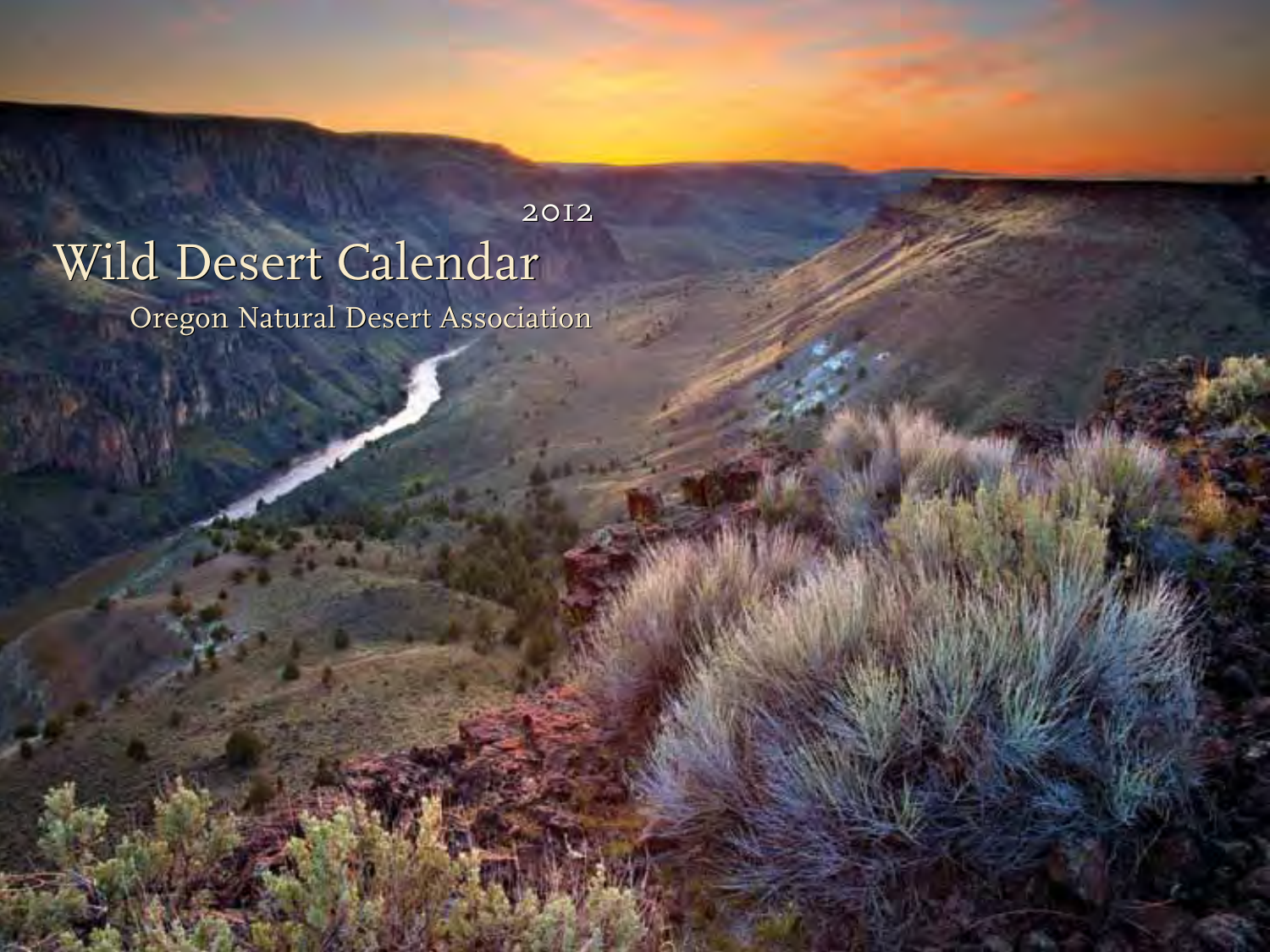

### **Oregon Natural Desert Association Members: a Voice for Conservation of Oregon's High Desert**

When you support Oregon Natural Desert Association, you join thousands of members and supporters dedicated to conserving Oregon's native deserts. By sharing images in this calendar that feature Oregon's special desert places, we hope that you will be inspired to lend your voice to efforts to protect, defend and restore Oregon's wild desert lands.

Conserve Oregon's stunning desert landscapes today. Visit www.onda.org for opportunities.

Photos, clockwise from top left: Kirk Richardson and Ray Hartwell at Annual Meeting, © Helen Harbin. David Paulsmeyer crossing Whychus Creek, © Katya Spiecker. Doug Stidd and Ron Wright riparian planting, South Fork Crooked River, © Alexa Bontrager. John Katzenstein at Annual Meeting, © Gena Goodman-Campbell. Betsy Littlefield at Annual Meeting, © Bill Crowell. Steens Mountain Family Fence Pull, © Jefferson Jacobs.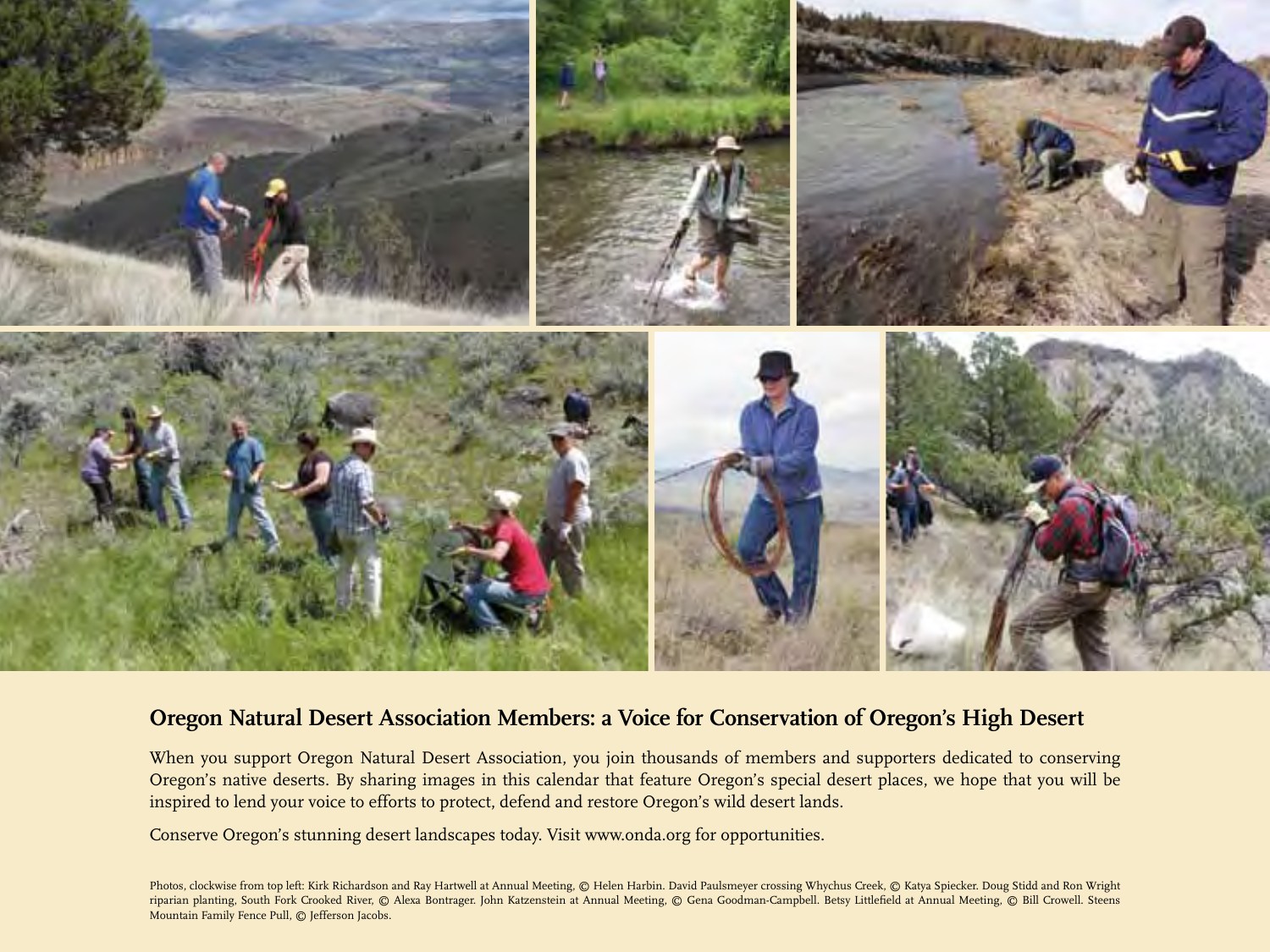### **Oregon's High Desert**

It comes as a surprise to many that over half of Oregon is desert. These vast arid lands are vital for wildlife and boast legendary rivers and mountains. Oregon's wild desert landscape possesses a subtle beauty and is treasured by many. These natural lands are also threatened by development, overgrazing, and off-road vehicle use. Together with 4,000 members and supporters, Oregon Natural Desert Association (ONDA) works to protect, defend, and restore our native deserts. ONDA is the only group working exclusively to conserve Oregon's High Desert.

### **Desert Conservation In Oregon**

Oregon possesses more than 8 million acres of wilderness-quality public lands that are vulnerable to development and if left unprotected, could be lost forever. These lands represent some of the wildest and most scenic places in Oregon.

ONDA works with local communities, agencies, lawmakers and desert lovers to bring permanent protections that will ensure these special places remain intact for future generations to enjoy. In our 20-year history ONDA has successfully protected millions of acres of public land including Steens Mountain, the Badlands, Spring Basin, Hart Mountain and the Owyhee River.

Yet, Oregon has a wilderness deficit. This means Oregon has significantly less protected Wilderness, 4% of the state, than our neighbors. California has protected 15% of their state as Wilderness while Washington and Idaho have protected 9% and 8%, respectively.

### **Why You Should Support Wilderness**

Wilderness adds tremendous value to the quality of life in Oregon. Wilderness safeguards our cultural history, protects some of Oregon's most critical watersheds, and promotes the recovery of our state's iconic fish species. It provides ideal habitat and migration corridors for threatened animals and birds. In our busy world, we can rely on wilderness for soothing scenery and solitude, education, and quiet recreation opportunities.

If you value Oregon's natural wonders, you must speak out in support of Wilderness. Your ONDA membership adds your voice to thousands of others advocating for con-

**Take Action for Oregon's High Desert** You can protect Oregon's desert

teer at www.onda.org

lands. Give, advocate and volun-

servation of Oregon's most special desert rivers and lands. Join today to support these current projects.

Enjoy the stunning photographs in this calendar. Visit these special places and experience them firsthand. Join ONDA today and preserve Oregon's wild deserts.



### **ONDA's Ambitious Wilderness Initiatives**

**Cathedral Rock and Horse Heaven** –

This area encompasses 17,000 acres of dramatic basalt cliffs along the John Day River. In addition to amazing river recreation opportunities, protections will help threatened steelhead recover and provide refuge for deer, elk and other species. May features this special area.

**Hidden Springs** – In the remote high desert of Central Oregon, a deep river canyon cuts through a vast country of rolling grasslands, rugged buttes, coldwater springs, and dense groves of oldgrowth juniper. Here there is potential to conserve 120,000 acres of wild desert. This unbroken landscape provides

crucial habitat for elk, deer, antelope, bobcats and cougar. March features this special area.

**Sutton Mountain** – This unique conservation opportunity will create a 60,000 acre backcountry experience surrounding the Painted Hills Unit of the John Day Fossil Beds National Monument near the John Day River. With stunning geologic features, this area provides incredible opportunities for solitude and recreation. November features this special area.

**Whychus-Deschutes** – In a deep, rugged canyon, Whychus Creek and the Deschutes River converge. These waterways contain world-class trout fisheries and provide crucial spawning habitat for returning steelhead salmon. Recreation and cultural history are abundant in the 19,000 acres of potential wilderness. February features this special area.

**Owyhee Canyonlands** – This boundless landscape of 1.9 million acres, equivalent to the size of Yellowstone National Park, has been described as Oregon's Grand Canyon. Rafters and recreationists target this area for backcountry adventures. Antelope, elk, deer and North America's largest herd of bighorn sheep call this place home. June, August, and October feature this special area.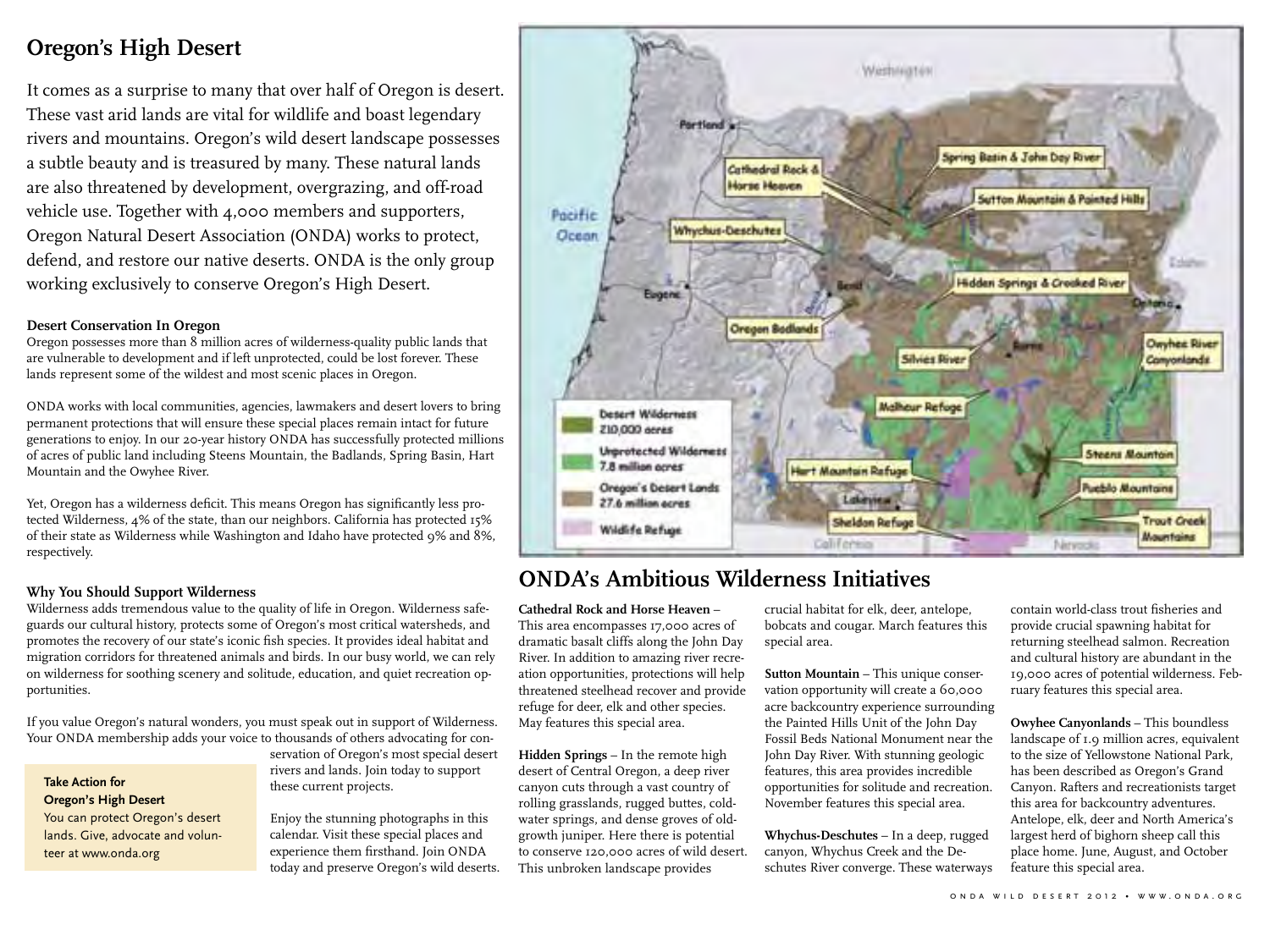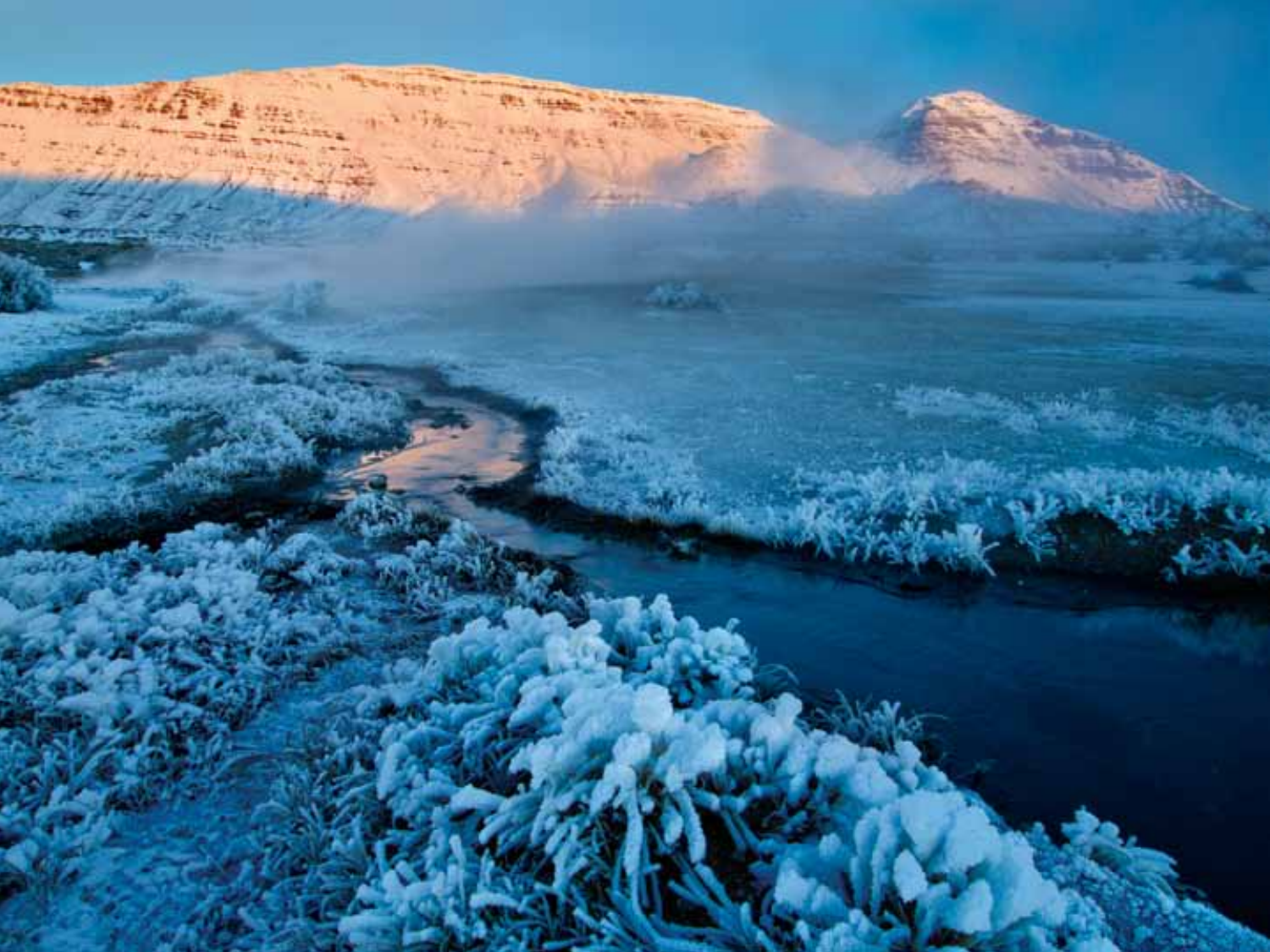Mickey Hot Springs with Mickey Butte. © Jim Davis, desertdustimages.blogspot.com





**J a n u a r y**

Willow Creek Wilderness Study Area. © Jim Davis

*"In quiet moments of contemplation, you can sense an inscrutable quality of the land; a timeless backwash where there's almost the whisper of wind across Ice Age waters."*

> Al St. John *Oregon's Dry Side*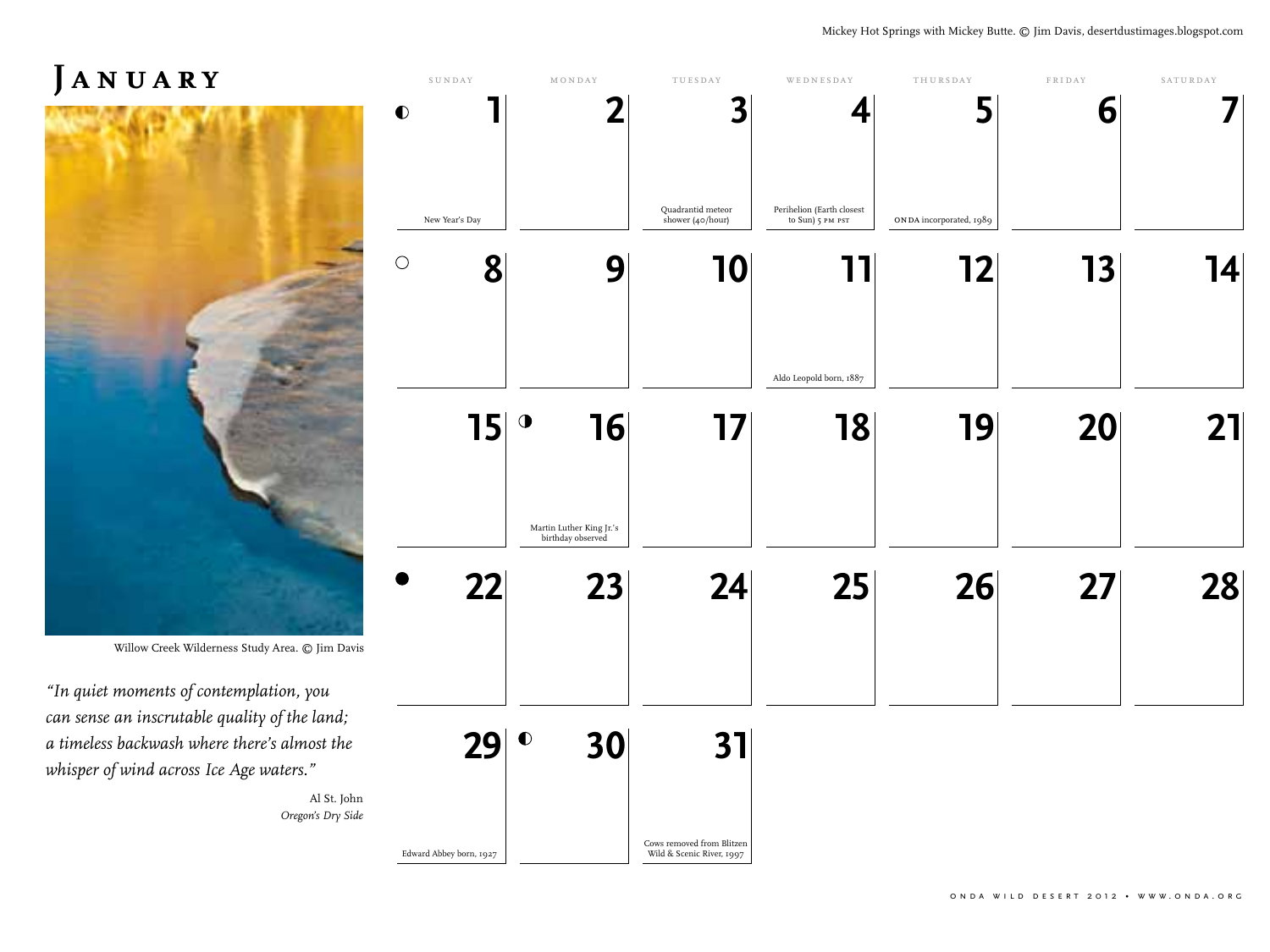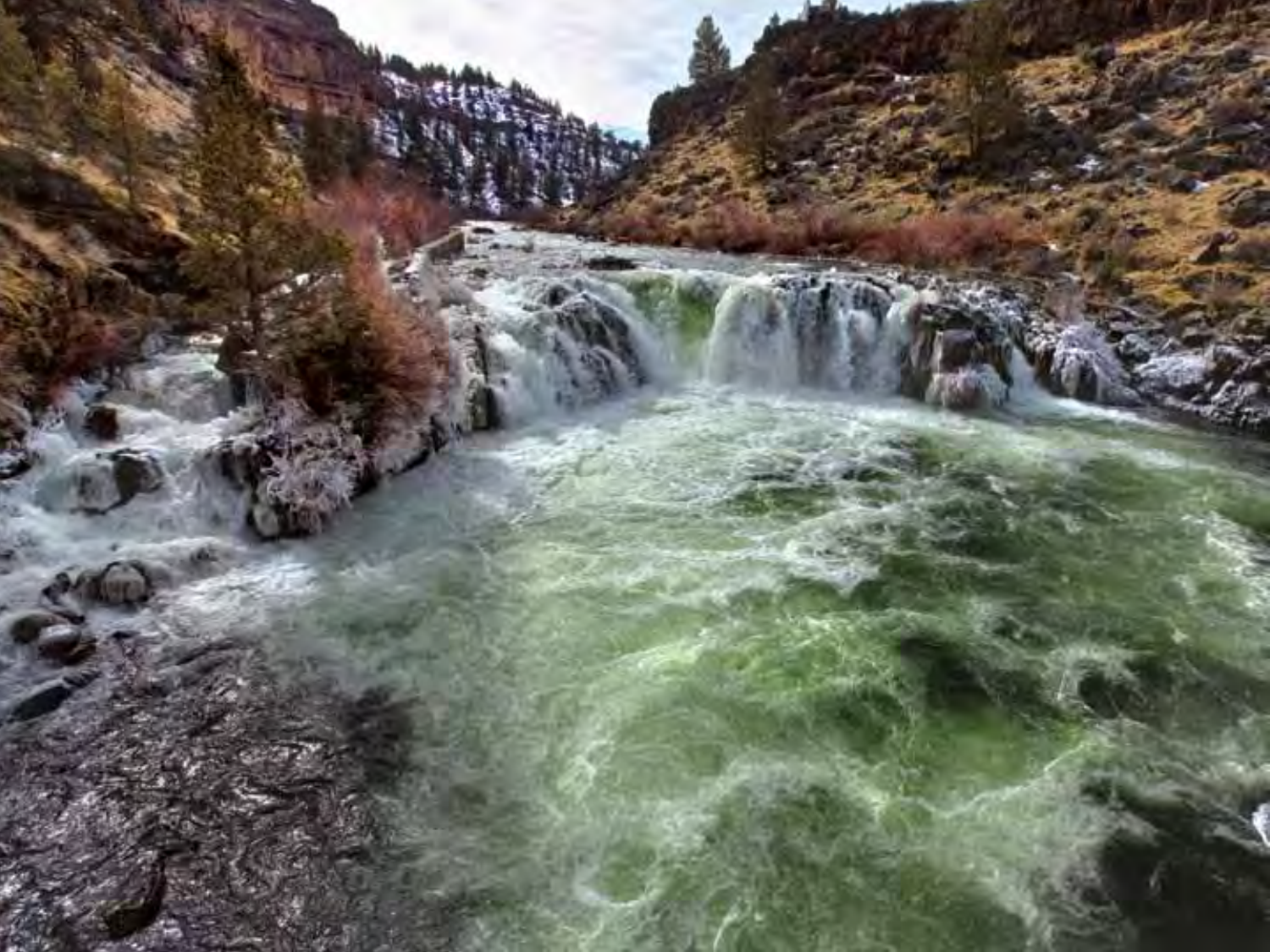#### Steelhead Falls, proposed Whychus-Deschutes Wilderness. © Brian Ouimette, zazzo@jwvisuals.net

### **F e b r u a r y**



Wolf Lichen. © Tyler Roemer

*"There is something more than association at the bottom of the excitement which the roar of a cataract produces. It is allied to the circulation in our veins. We have a waterfall which corresponds even to Niagara somewhere within us."*

Henry David Thoreau

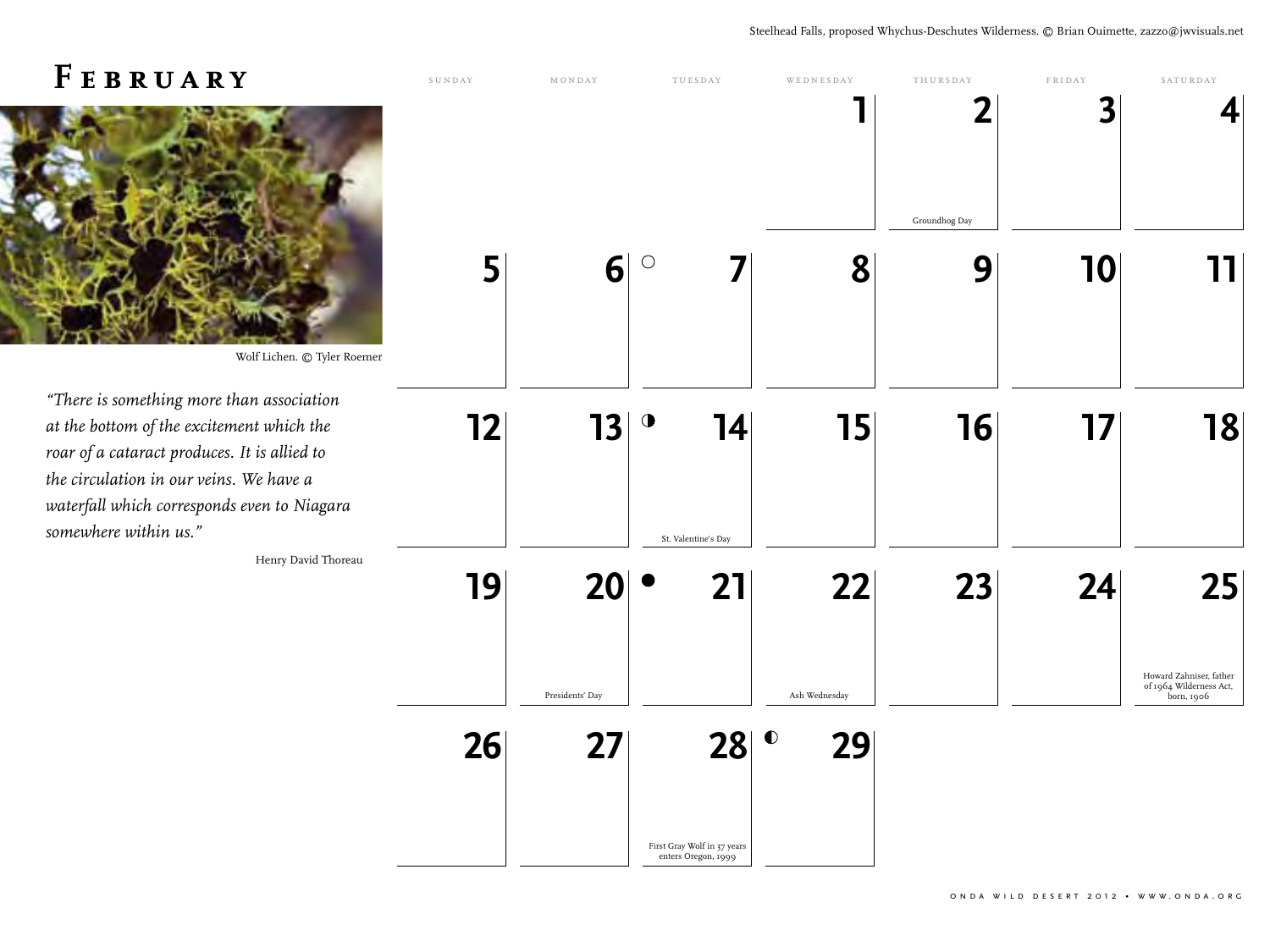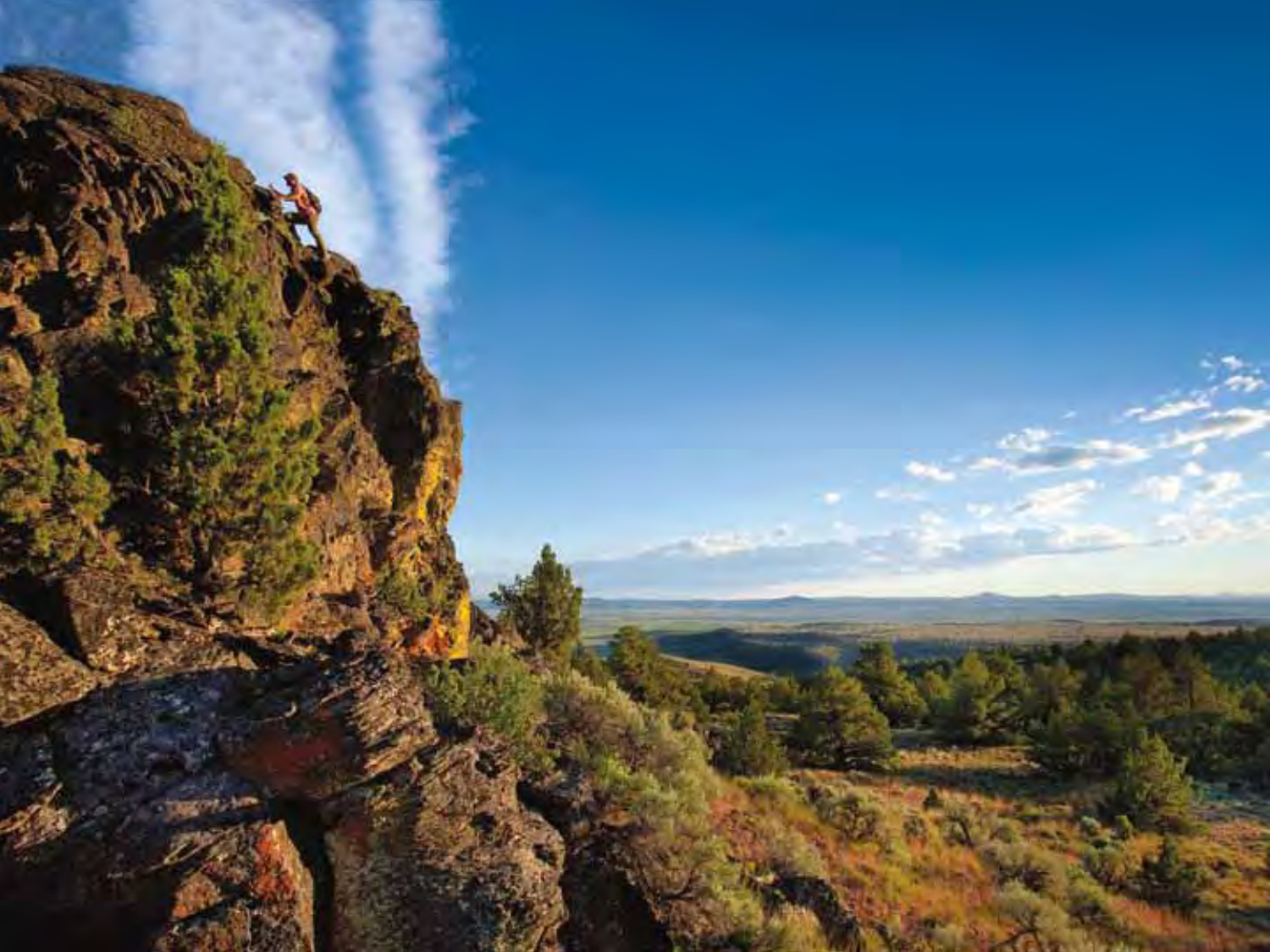### Hampton Butte, proposed Hidden Springs Wilderness. © Tyler Roemer, tylerroemer.com

# **M a r c h**



Wild Iris. © Tyler Roemer

*"… this, an ocean of sagebrush. The long view. Steady, calm. I have come to believe we are led to the landscape that can teach us what we need to know. … I have been slow to learn from this patient, stare-down place where land meets sky halfway. But I am getting there."*

> Ellen Waterston *Where the Crooked River Rises*

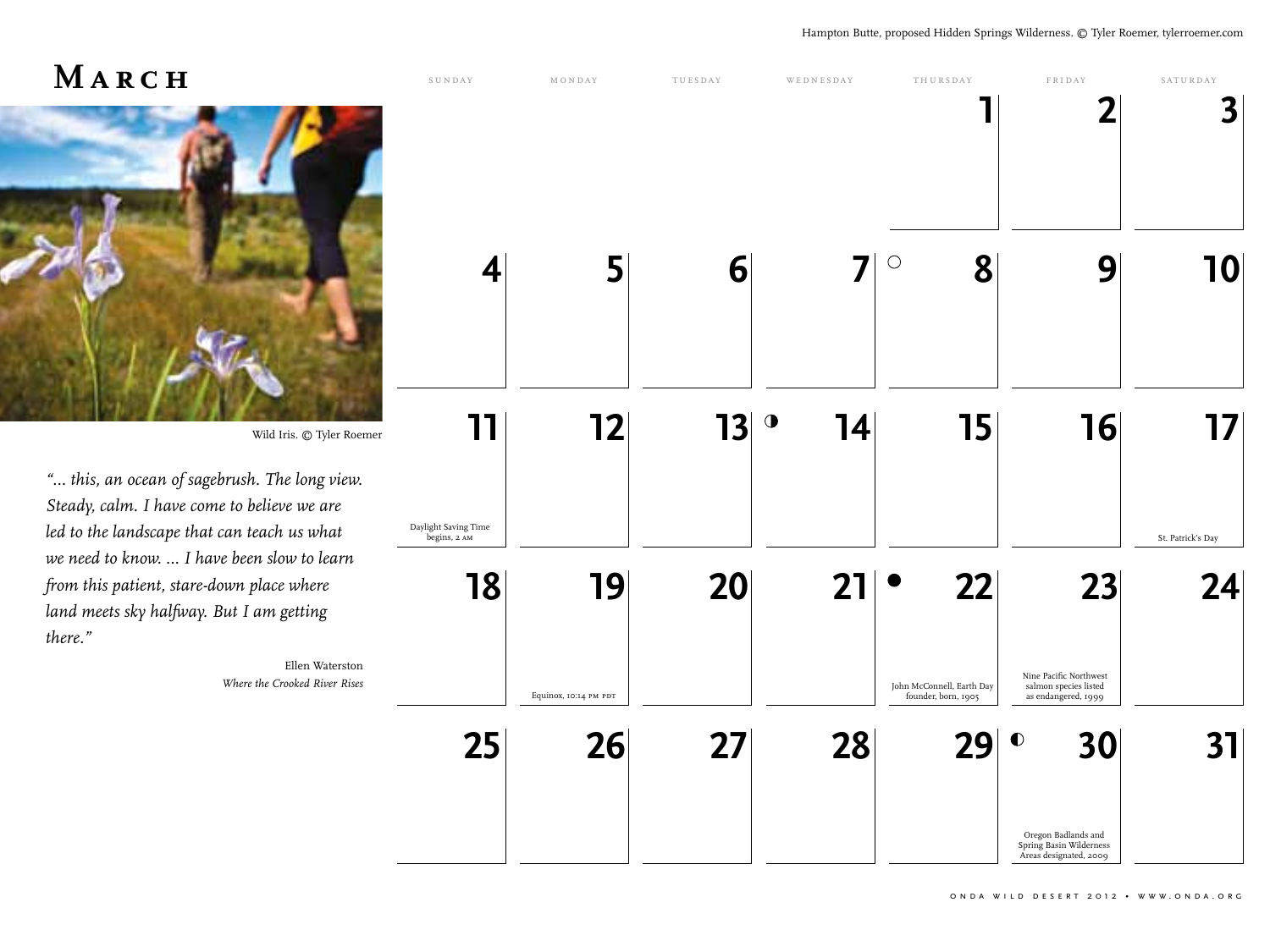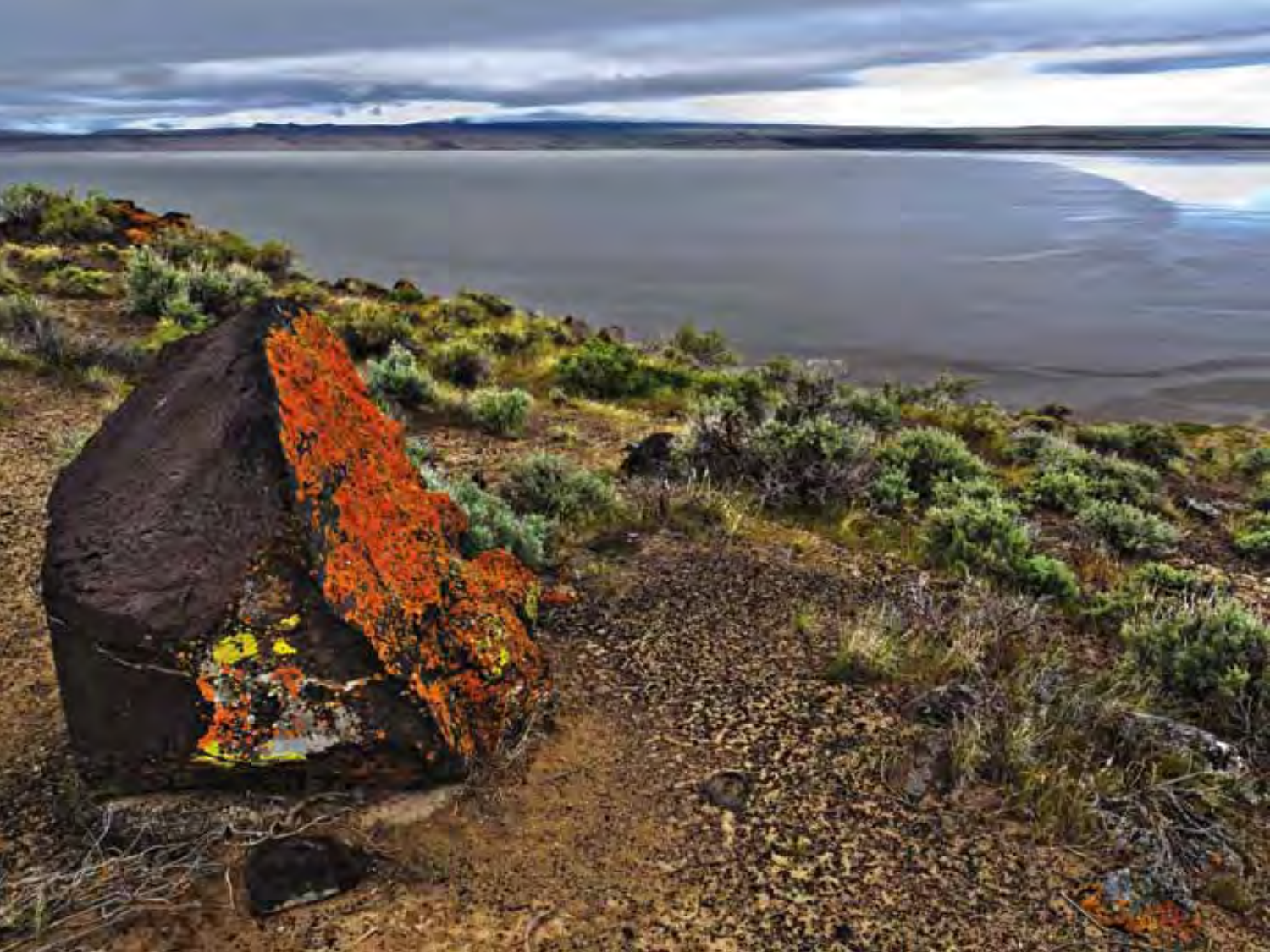# **A p r i l**



Stone Bridge pictograph. © Melvin Adams

*"There are voices and signs in the desert: some carved by time and wind, some by the shamans, the ancient astronomers. The original inhabitants … were conscious of the force of life all around them in everything, and they sought to draw the power into themselves. There are stories in the desert, on the rocks..."* 



Melvin Adams *Netting the Sun*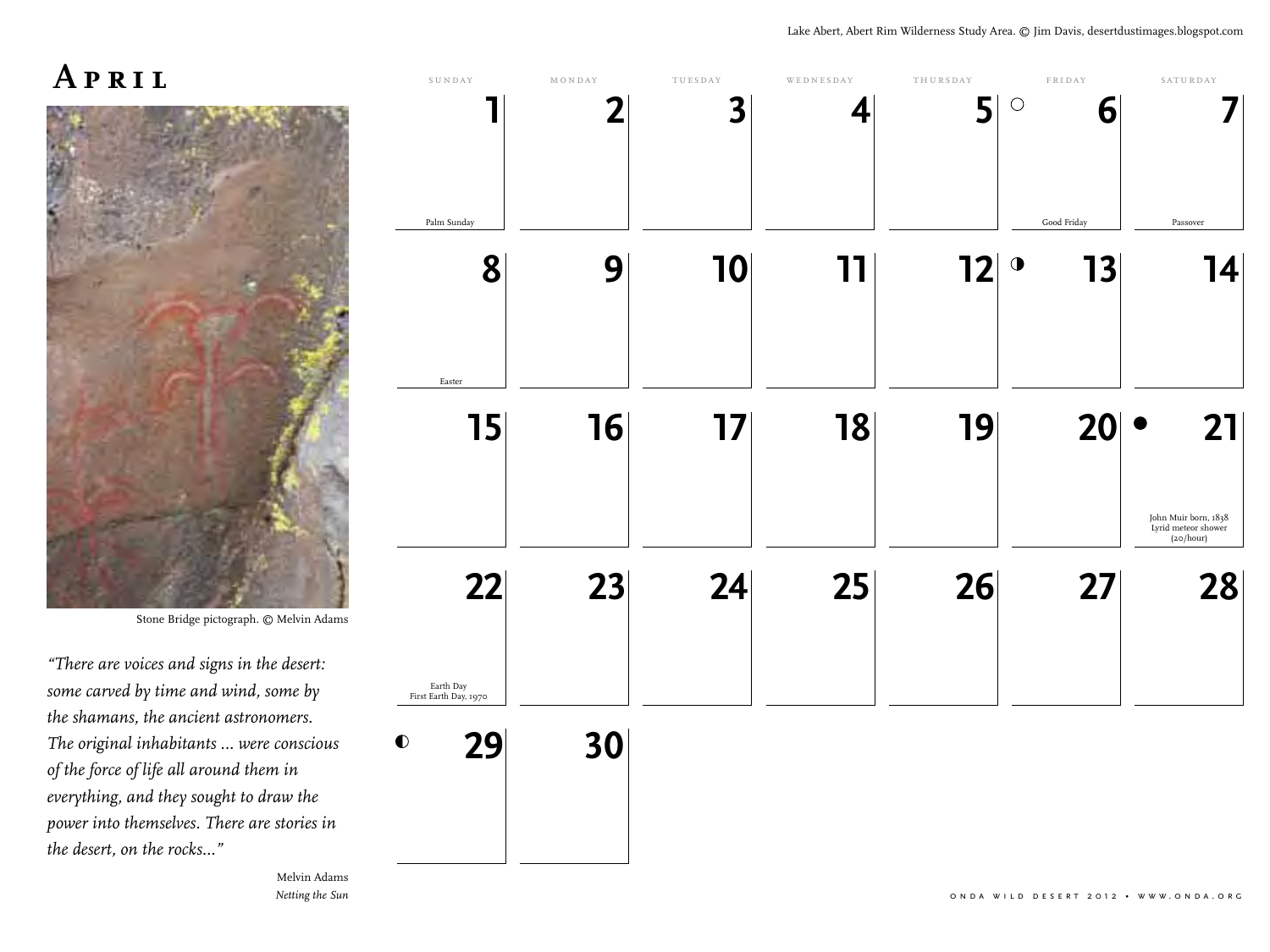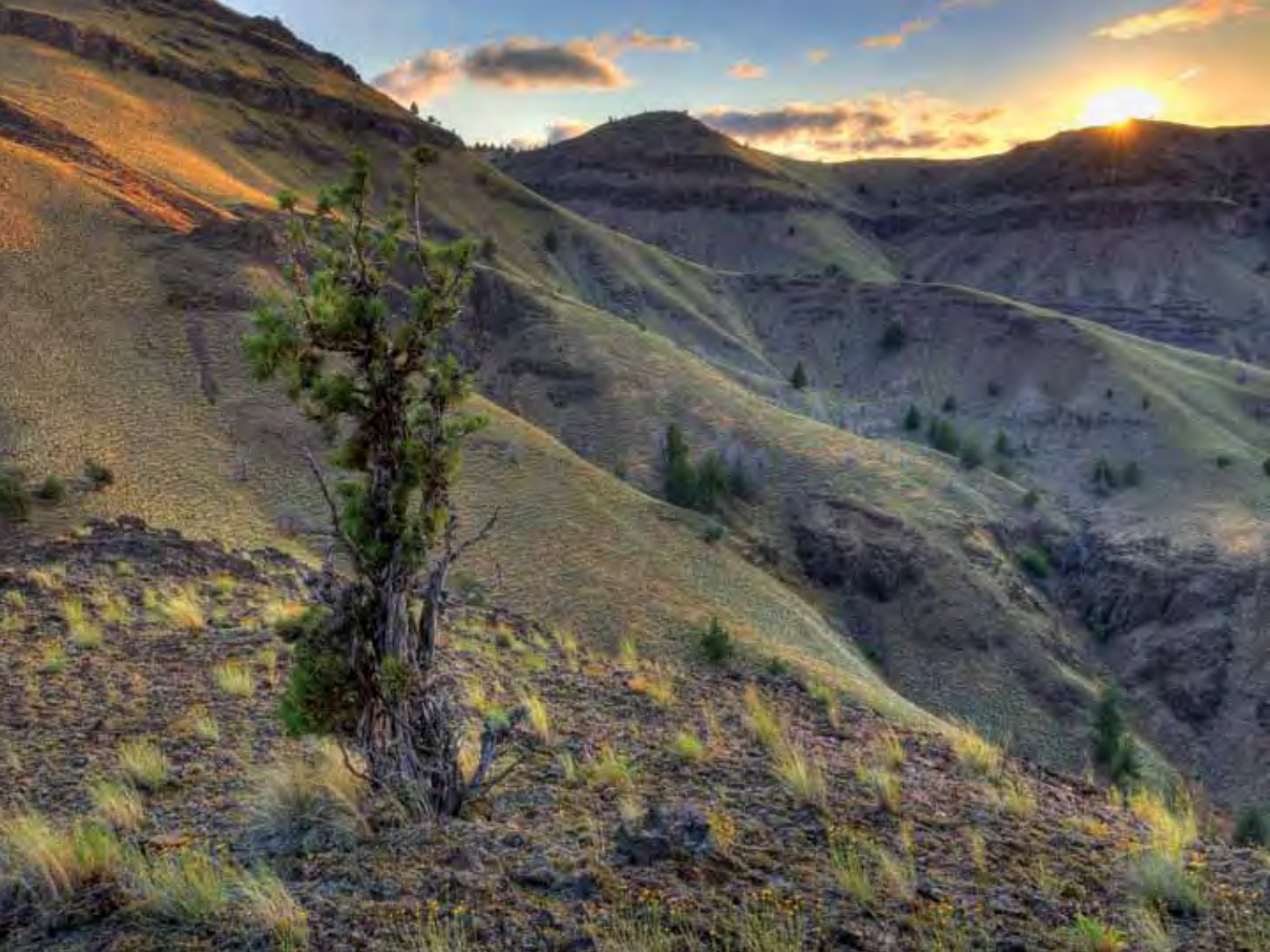

**M a y**

Western Fence Lizard. © Marylynne Diggs

*"The proposed Cathedral Rock and Horse Heaven Wilderness Areas … encompass dramatic basalt cliffs along the John Day River and … key habitat for mid-Columbia summer steelhead, pygmy rabbit, Ferruginous Hawk, and is … home to 36 sensitive plant and animal species."*

> Aaron Killgore, ONDA John Day Coordinator, *Desert Ramblings*, Winter, 2009

| $\mathbf S$ U N $\mathbf D$ A Y | MONDAY          | TUESDAY | $\mathbb{W} \to \mathbb{D} \text{ } \mathbb{N} \to \mathbb{S} \text{ } \mathbb{D} \text{ } \mathbb{A} \text{ } \mathbb{Y}$ | $\ensuremath{{\rm T}\,}{\rm H}\;{\rm U}\;{\rm R}\,{\rm S}\;{\rm D}\,{\rm A}\,{\rm Y}$ | $\mathbb F$ R I D A Y | SATURDAY                                                |
|---------------------------------|-----------------|---------|----------------------------------------------------------------------------------------------------------------------------|---------------------------------------------------------------------------------------|-----------------------|---------------------------------------------------------|
|                                 |                 |         | $\mathbf 2$                                                                                                                | 3                                                                                     | 4                     | $\bigcirc$<br>5                                         |
|                                 |                 |         |                                                                                                                            |                                                                                       |                       |                                                         |
|                                 |                 |         |                                                                                                                            |                                                                                       |                       |                                                         |
|                                 |                 |         |                                                                                                                            |                                                                                       |                       | Cinco de Mayo<br>Eta Aquarid meteor<br>shower (10/hour) |
| 6                               | 7               | 8       | 9                                                                                                                          | 10                                                                                    | 11                    | $\bigcirc$<br>12                                        |
|                                 |                 |         |                                                                                                                            |                                                                                       |                       |                                                         |
|                                 |                 |         |                                                                                                                            |                                                                                       |                       |                                                         |
|                                 |                 |         |                                                                                                                            |                                                                                       |                       |                                                         |
|                                 |                 |         |                                                                                                                            |                                                                                       |                       |                                                         |
| 3                               | 4               | 15      | 16                                                                                                                         | 17                                                                                    | 18                    | 19                                                      |
|                                 |                 |         |                                                                                                                            |                                                                                       |                       |                                                         |
|                                 |                 |         |                                                                                                                            |                                                                                       |                       |                                                         |
| Mother's Day                    |                 |         |                                                                                                                            |                                                                                       |                       |                                                         |
| 20                              | 21              | 22      | 23                                                                                                                         | 24                                                                                    | 25                    | 26                                                      |
|                                 |                 |         |                                                                                                                            |                                                                                       |                       |                                                         |
|                                 |                 |         |                                                                                                                            |                                                                                       |                       |                                                         |
|                                 |                 |         |                                                                                                                            |                                                                                       |                       |                                                         |
|                                 |                 |         |                                                                                                                            |                                                                                       |                       |                                                         |
| 27                              | $\bullet$<br>28 | 29      | <b>30</b>                                                                                                                  | 31                                                                                    |                       |                                                         |
|                                 |                 |         |                                                                                                                            |                                                                                       |                       |                                                         |
|                                 |                 |         |                                                                                                                            |                                                                                       |                       |                                                         |
|                                 | Memorial Day    |         |                                                                                                                            |                                                                                       |                       |                                                         |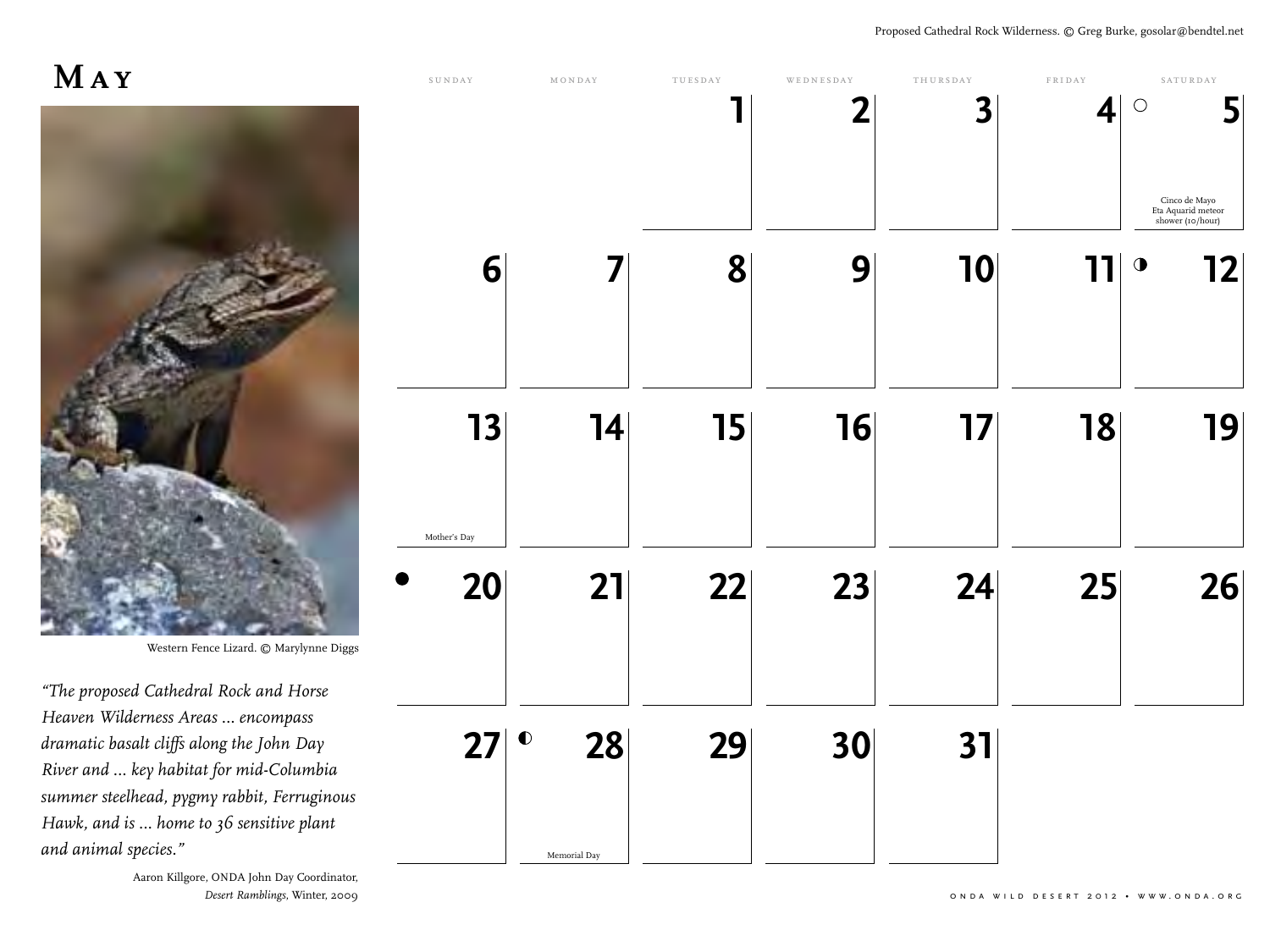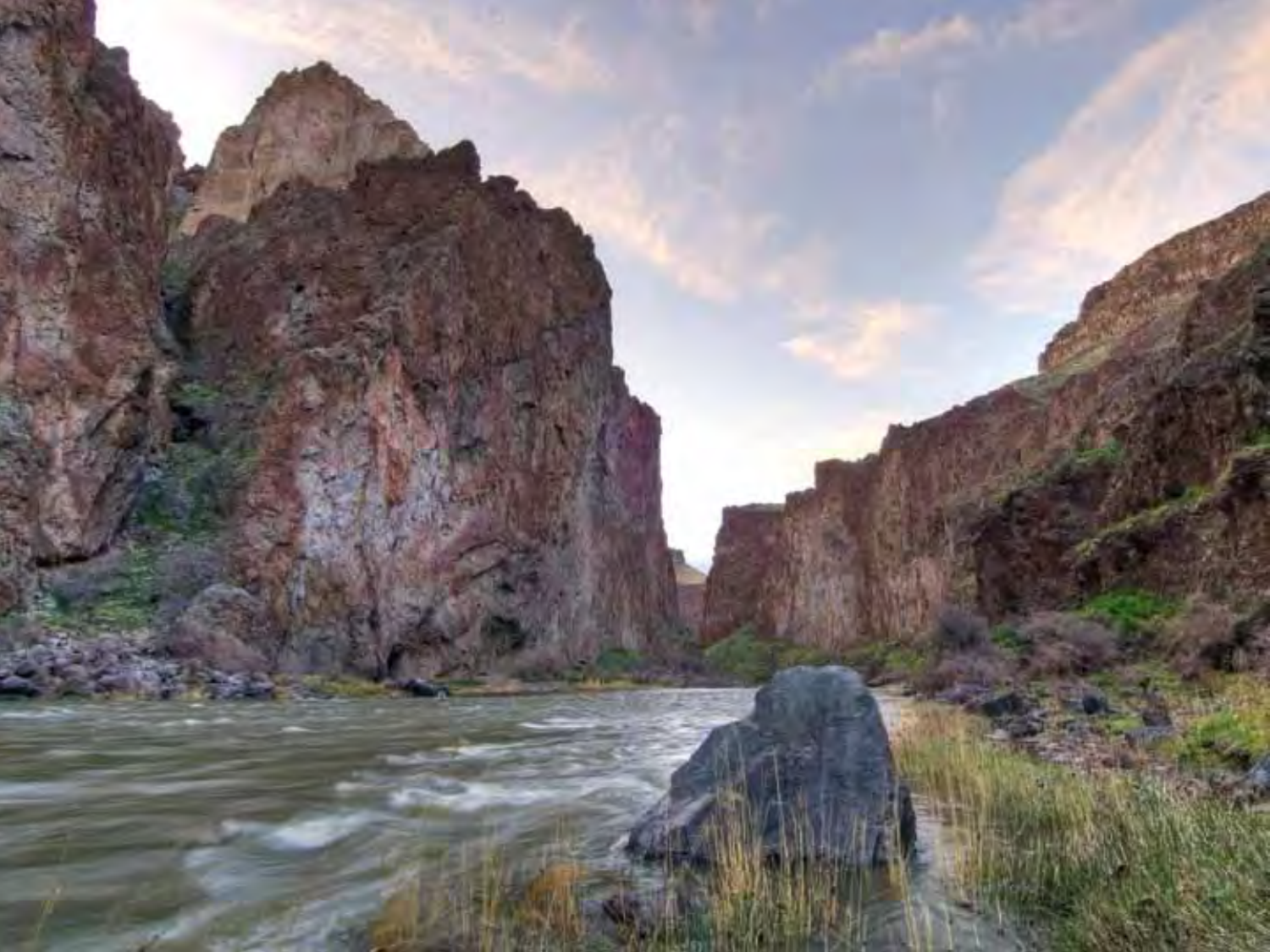### Canyon Walls near Iron Point, proposed Owyhee Canyonlands Wilderness. © Greg Burke, gosolar@bendtel.net



Lupine. © Tyler Roemer

*"The Owyhee Canyonlands is a region of superlatives and contradictions. Exquisitely beautiful, in places it is heartbreakingly damaged. Unfathomably vast when viewed from the uplands, it is unexpectedly intimate when admired from … the bottom of a side canyon."*

> Gilly Lyons ONDA Board of Directors

| SUNDAY                         | MONDAY           | TUESDAY                                     | $\mathbbm{W}\to \mathbbm{D}\ \mathbbm{N}\to \mathbbm{S}\ \mathbbm{D}\ \mathbbm{A}\ \mathbbm{Y}$ | THURSDAY                               | FRIDAY  | SATURDAY  |
|--------------------------------|------------------|---------------------------------------------|-------------------------------------------------------------------------------------------------|----------------------------------------|---------|-----------|
|                                |                  |                                             |                                                                                                 |                                        |         |           |
| $\overline{\mathbf{3}}$        | $\bigcirc$<br>4  | 5                                           | 6                                                                                               | 7                                      | 8       | 9         |
| 10                             | $\bigcirc$<br>11 | 2                                           | 3                                                                                               | 4                                      | 15      | 16        |
| 17                             | 3                | 19<br>$\bullet$                             | 20                                                                                              | Lyrid meteor<br>shower (10/hour)<br>21 | 22      | 23        |
| Father's Day<br>$\blacksquare$ |                  | $\mathbf{1}$<br>$\bullet$                   | Solstice, 4:09 PM PDT<br>ı I                                                                    | $\overline{1}$                         | $\perp$ |           |
| 24                             | 25               | 26<br>Oregon Wilderness Act<br>passed, 1984 | $\mathbf{Z}$<br>Taylor Grazing Act<br>passed, 1934                                              | <b>28</b>                              | 29      | <b>30</b> |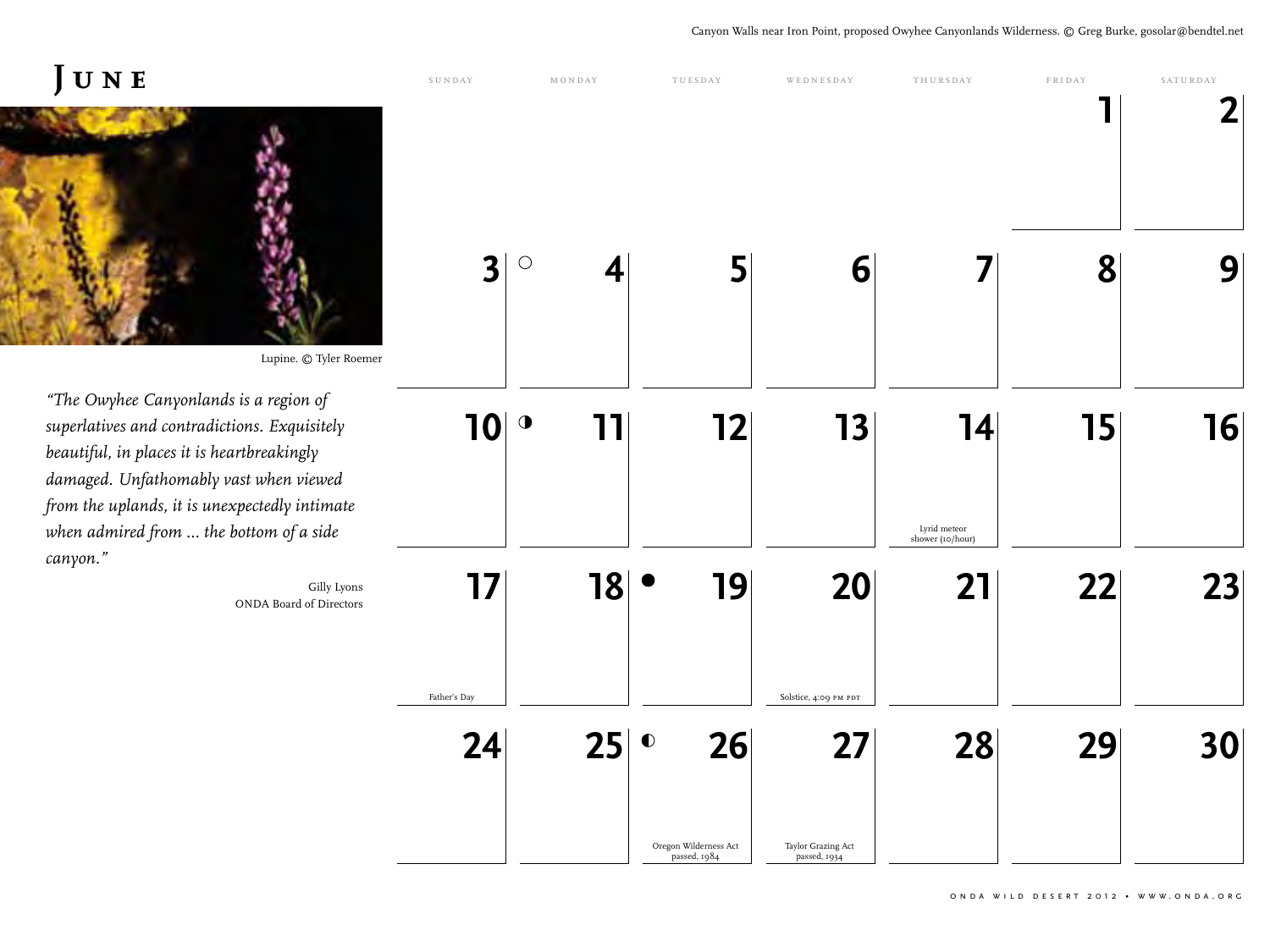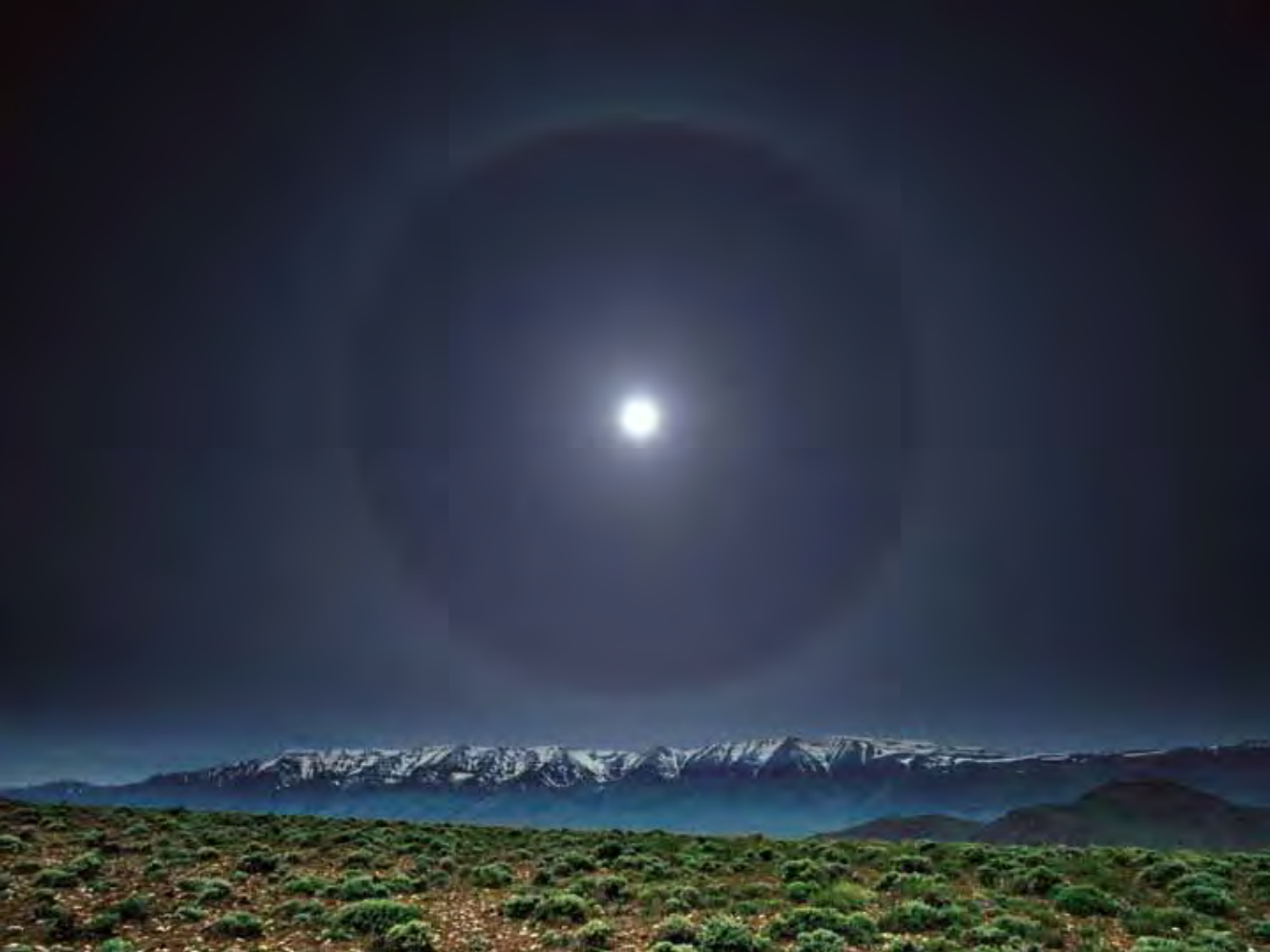

Hedgehog Cactus. © Tyson Fisher

*"Steens Mountain is a place that no words can adequately describe, no picture can truly capture and no man could ever replace. It is a place that will be left whole for future generations only because of the humility and passion of current generations."*

Brent Fenty, Executive Director, ONDA

| SUNDAY                                 | MONDAY                                                 | TUESDAY             | WEDNESDAY                                    | THURSDAY                          | FRIDAY | SATURDAY                                 |
|----------------------------------------|--------------------------------------------------------|---------------------|----------------------------------------------|-----------------------------------|--------|------------------------------------------|
|                                        | 2                                                      | $\bigcirc$<br>3     | 4                                            | 5                                 | 6      |                                          |
|                                        |                                                        |                     | Independence Day<br>Aphelion (Earth farthest |                                   |        |                                          |
| 8                                      | 9                                                      | 10<br>$\bigcirc$    | from Sun) 9 PM PDT<br>11                     | 12                                | 13     | 14                                       |
|                                        |                                                        |                     |                                              |                                   |        |                                          |
|                                        |                                                        |                     |                                              | Henry David Thoreau<br>born, 1817 |        |                                          |
| 15                                     | 16                                                     | 17                  | 18<br>$\bullet$                              | 19                                | 20     | 21                                       |
| 22                                     | 23                                                     | 24                  | 25                                           | 26<br>$\bullet$                   | 27     | 28                                       |
|                                        |                                                        |                     |                                              |                                   |        | Delta Aquarid meteor<br>shower (20/hour) |
| . I .<br>29                            | $\Box$<br>30                                           | $\blacksquare$<br>3 |                                              |                                   |        |                                          |
| Capricornid meteor<br>shower (15/hour) | ${\rm Spotted~owl~listed~as}$ endangered species, 1990 |                     |                                              |                                   |        |                                          |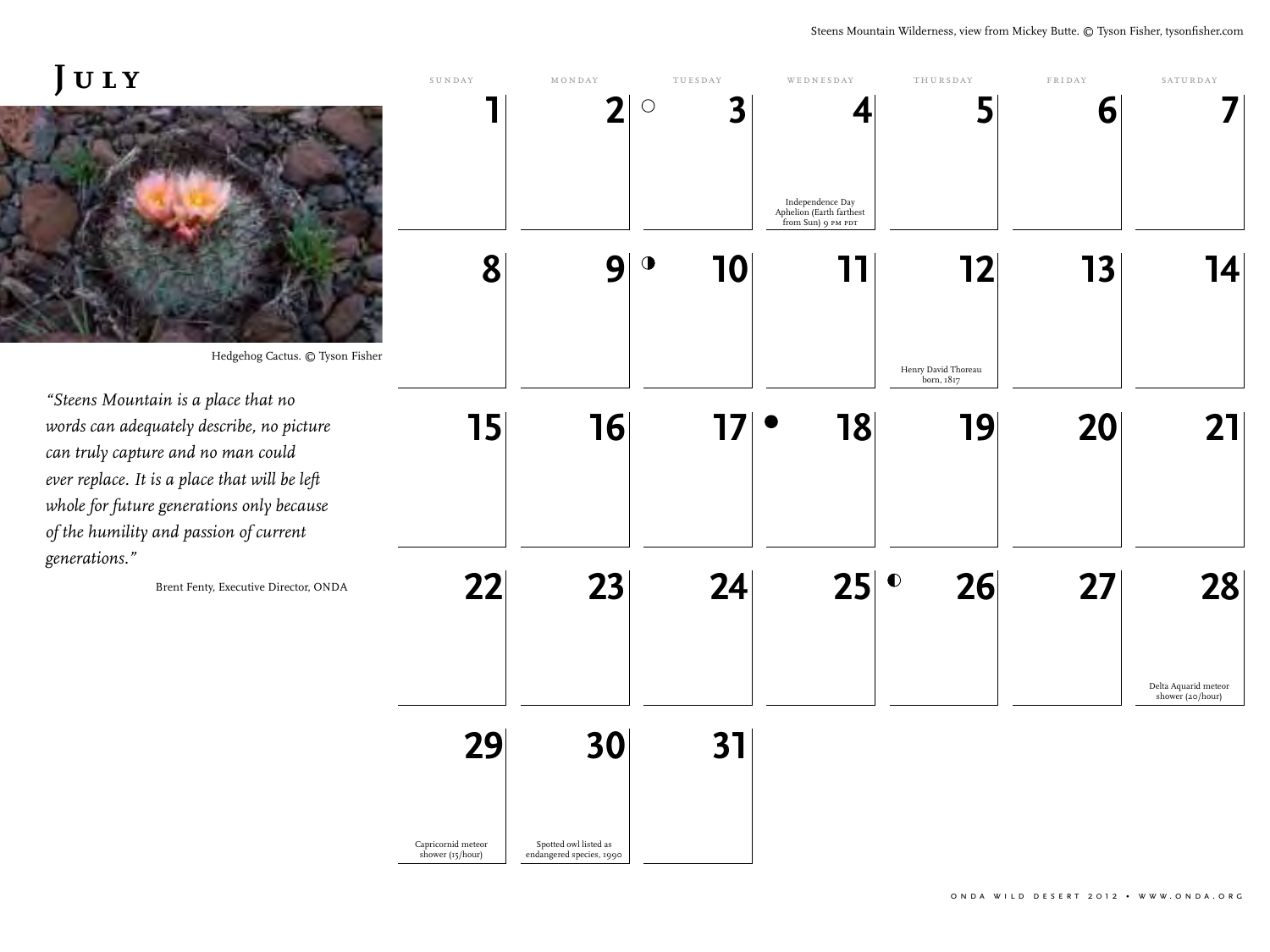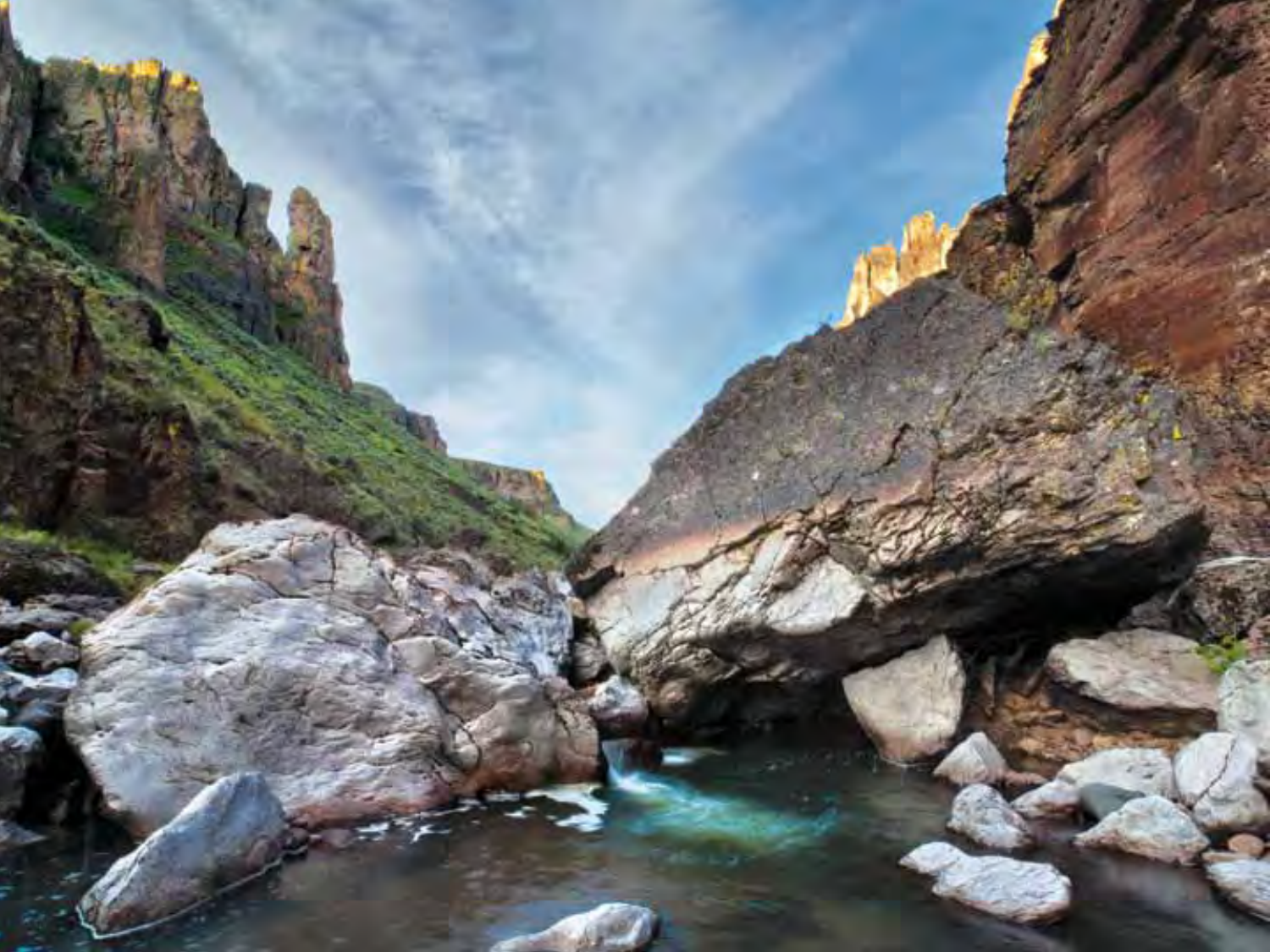### West Little Owyhee, proposed Owyhee Canyonlands Wilderness. © Jim Davis, desertdustimages.blogspot.com



West Little Owyhee. © Jim Davis

*"Even boulders and rocks seem to speak their own uncanny languages of gesture and shadow, inviting the body and its bones into silent communication."*

> David Abram *The Spell of the Sensuous*

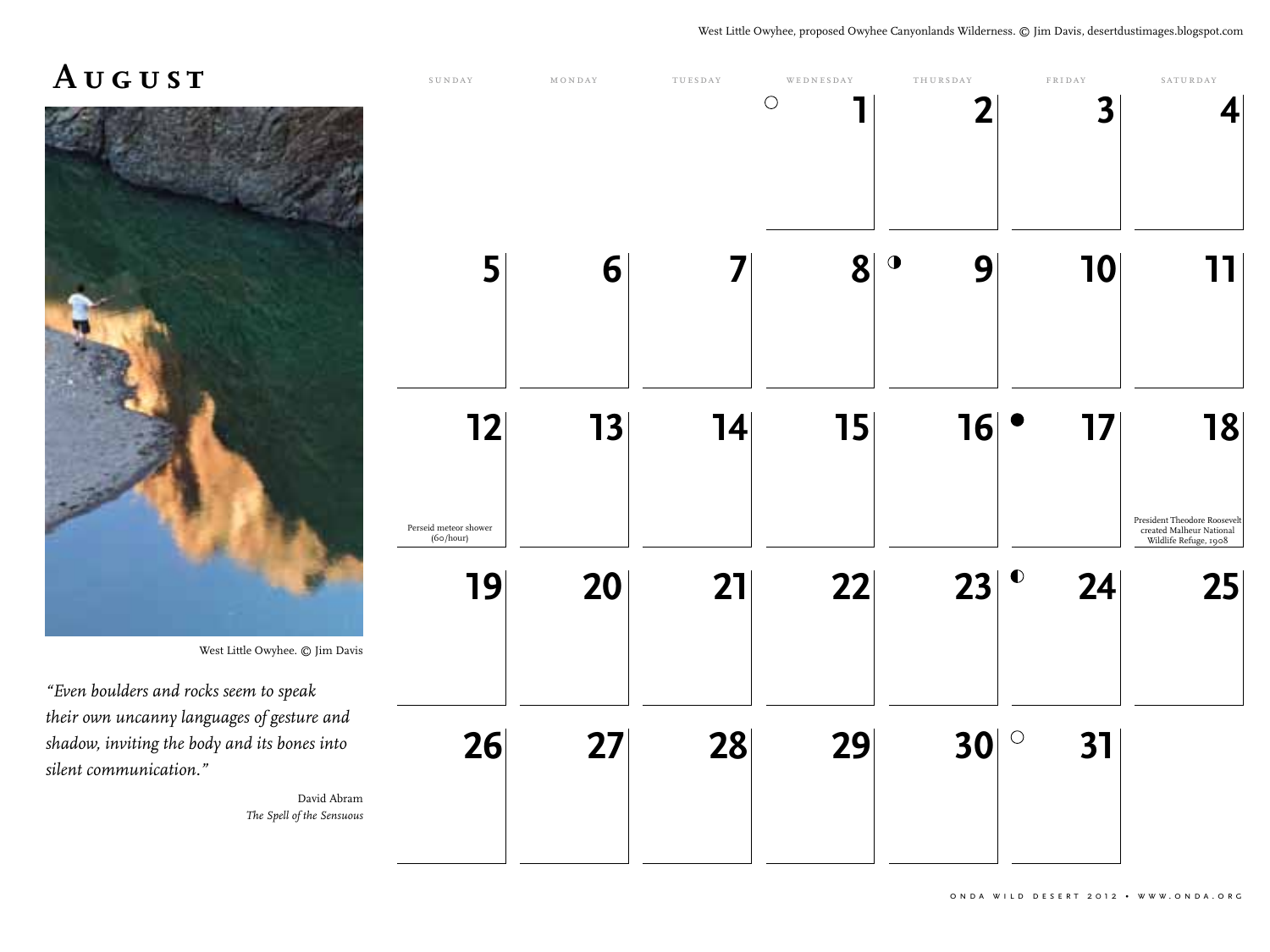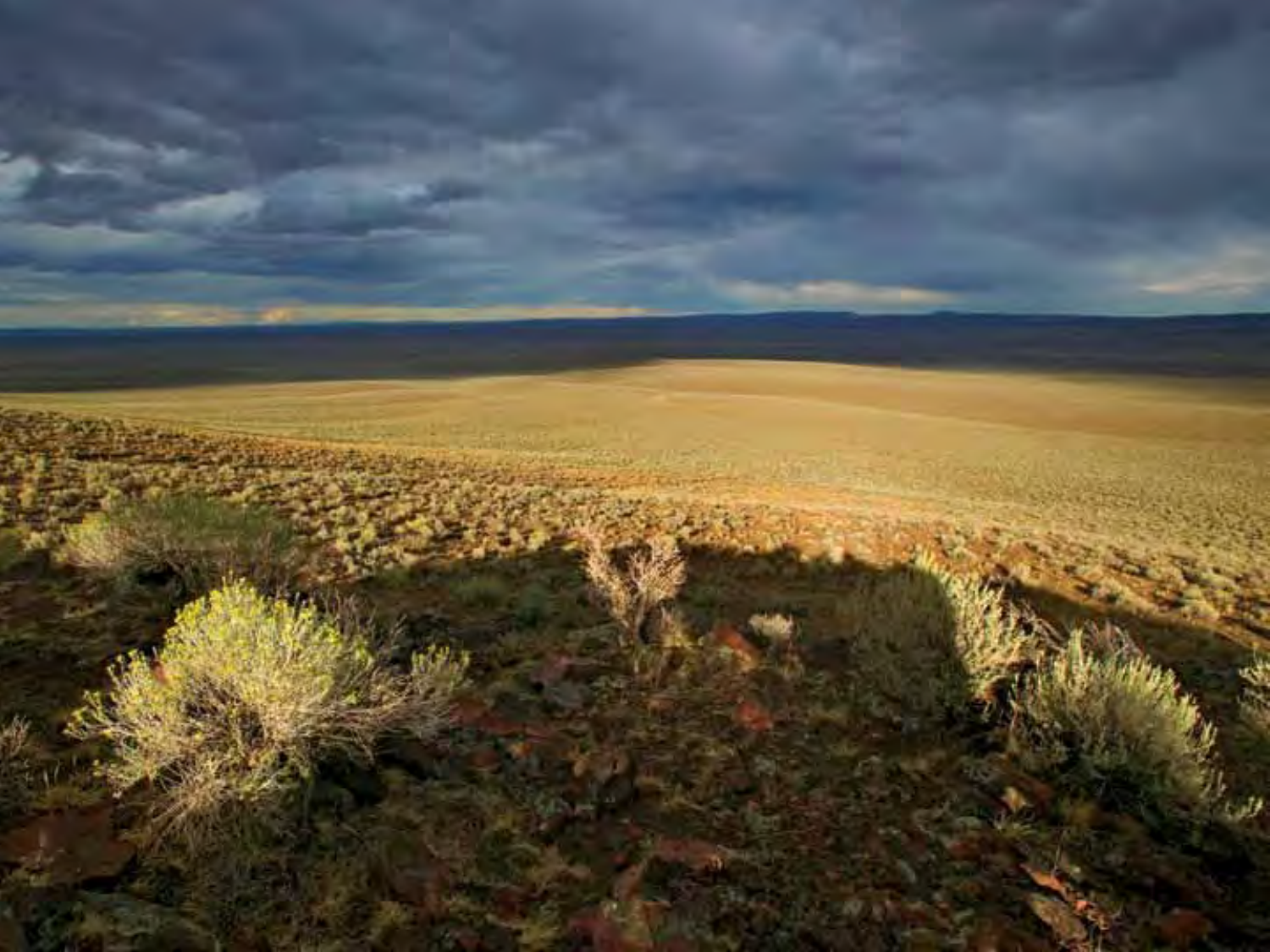#### Twelve Mile Ridge, Alvord Desert Wilderness Study Area. © Tim Greyhavens, timgreyhavens.com





**S e p t e m b e r**

Pronghorn. © Greg Burke

*"One value of the desert is that we need an empty space in which to stretch our arms and take a deep breath, a place where the lack of things in the middle ground allows the muscles in our eyes to relax, thus inculcating a meditative state. … Desert reminds us of our place."*

> William L. Fox  *The Void, the Grid, & the Sign*

O N D A W I L D D E S E R T 2 0 1 2 · W W W . O N D A . O R G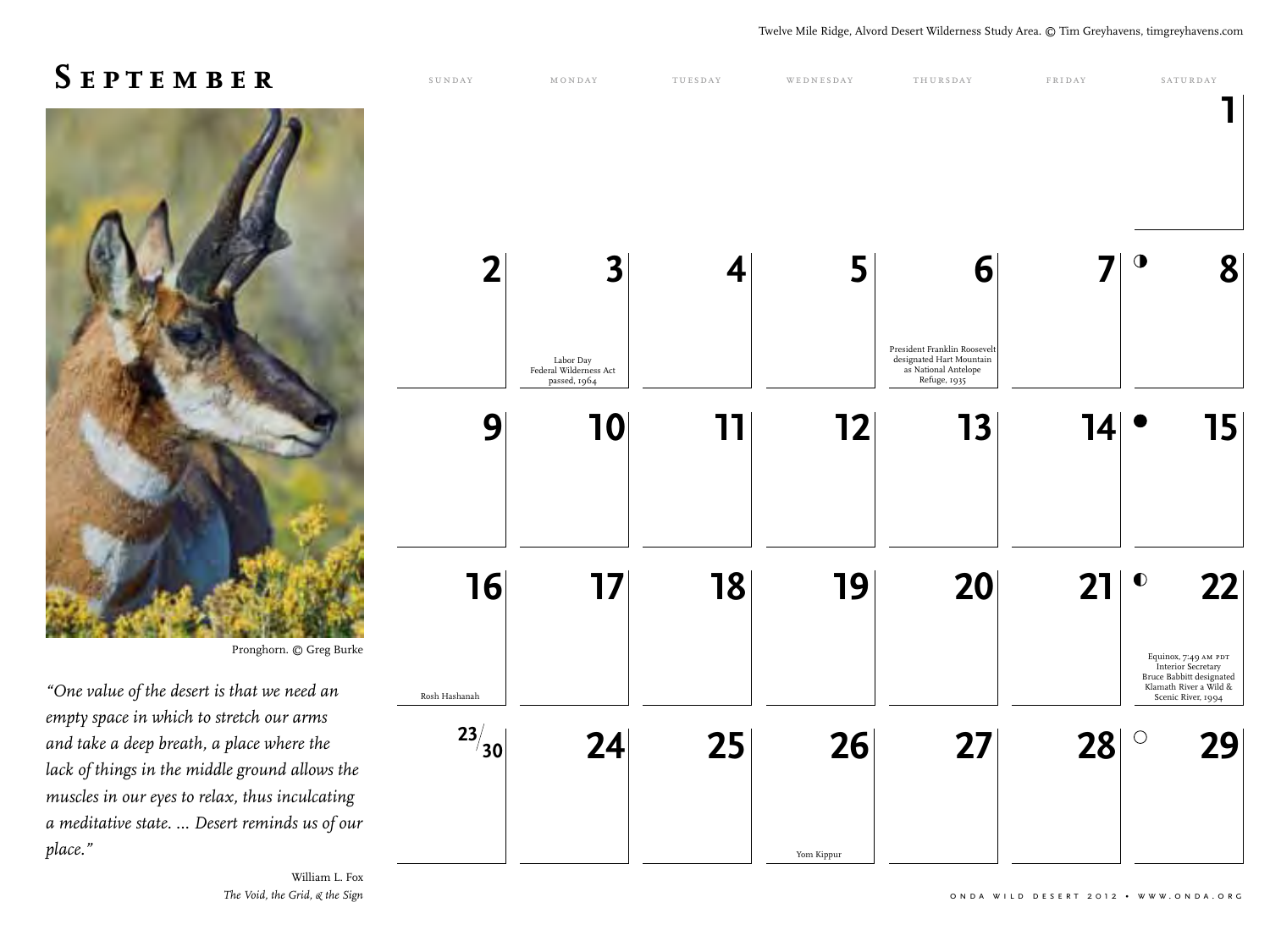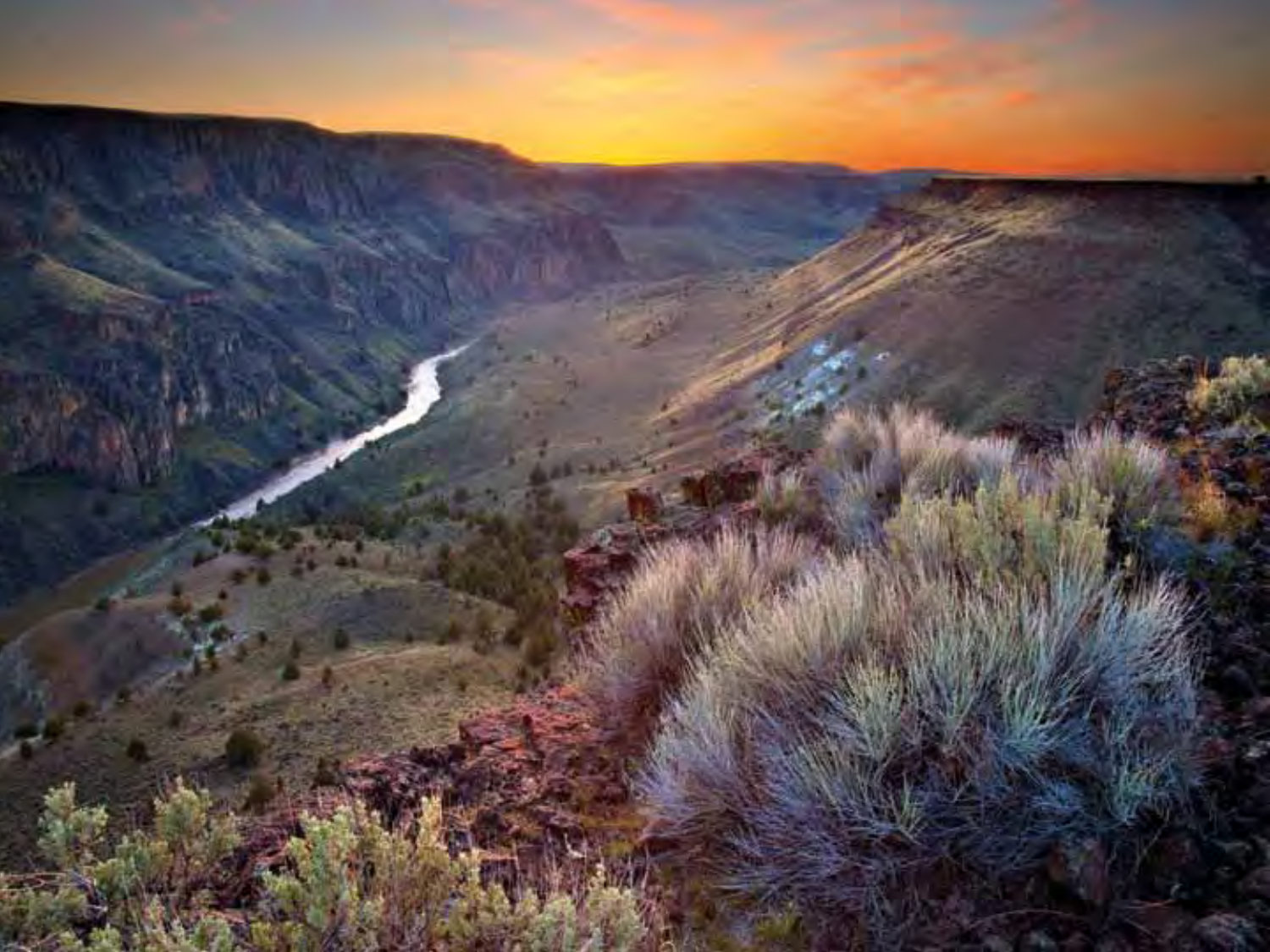### Near Three Forks, proposed Owyhee Canyonlands Wilderness. © Sean Bagshaw, outdoorexposure.com

## O C T O B E R



West Little Owyhee. © Jim Davis

*"Such is the Great Basin, heretofore characterized as a desert, and in some respects meriting that appellation, but already demanding the qualification of great exceptions, and deserving the full examination of a thorough exploration."*

> John C. Fremont *Geographical Memoir,* 1848

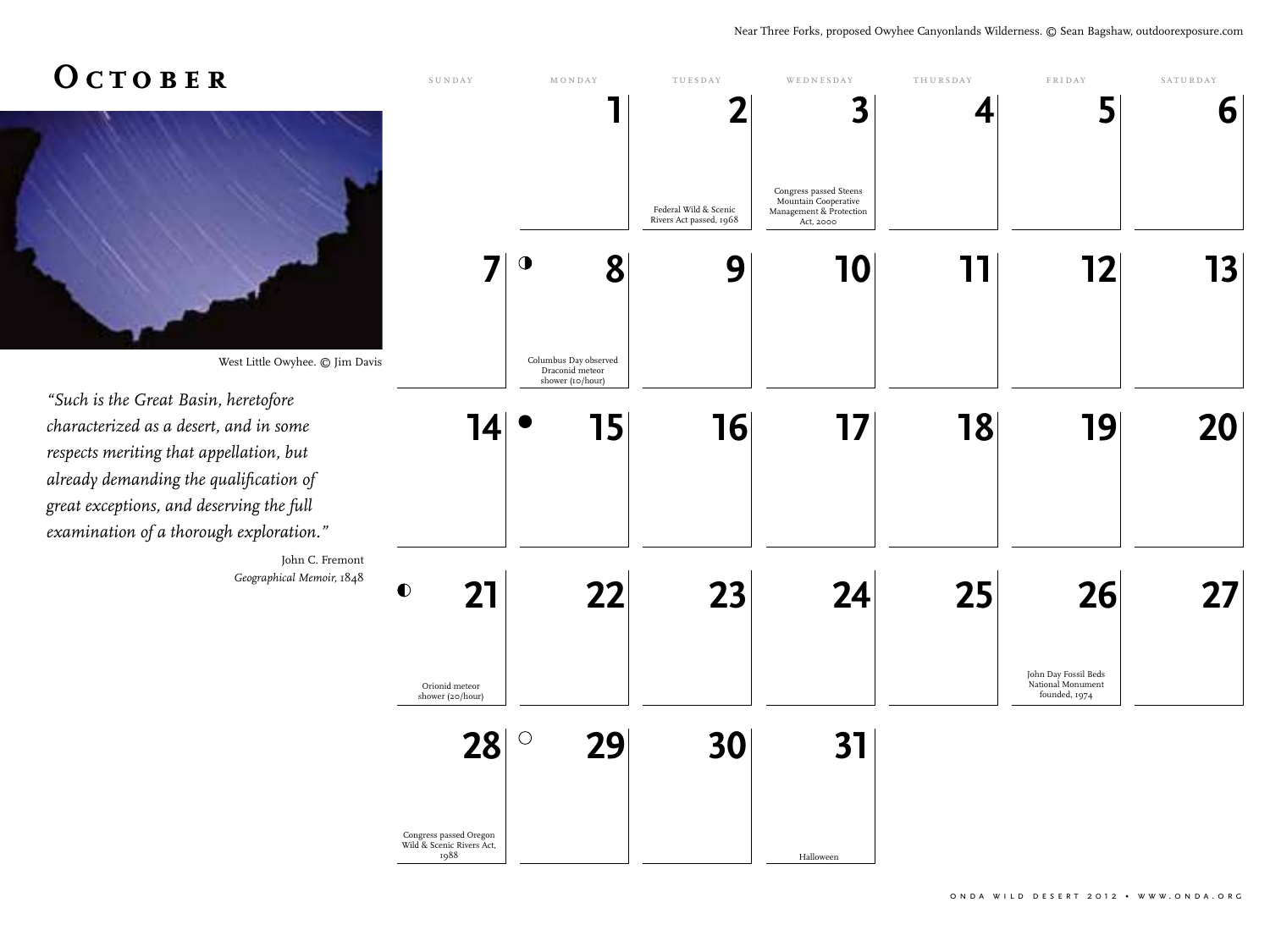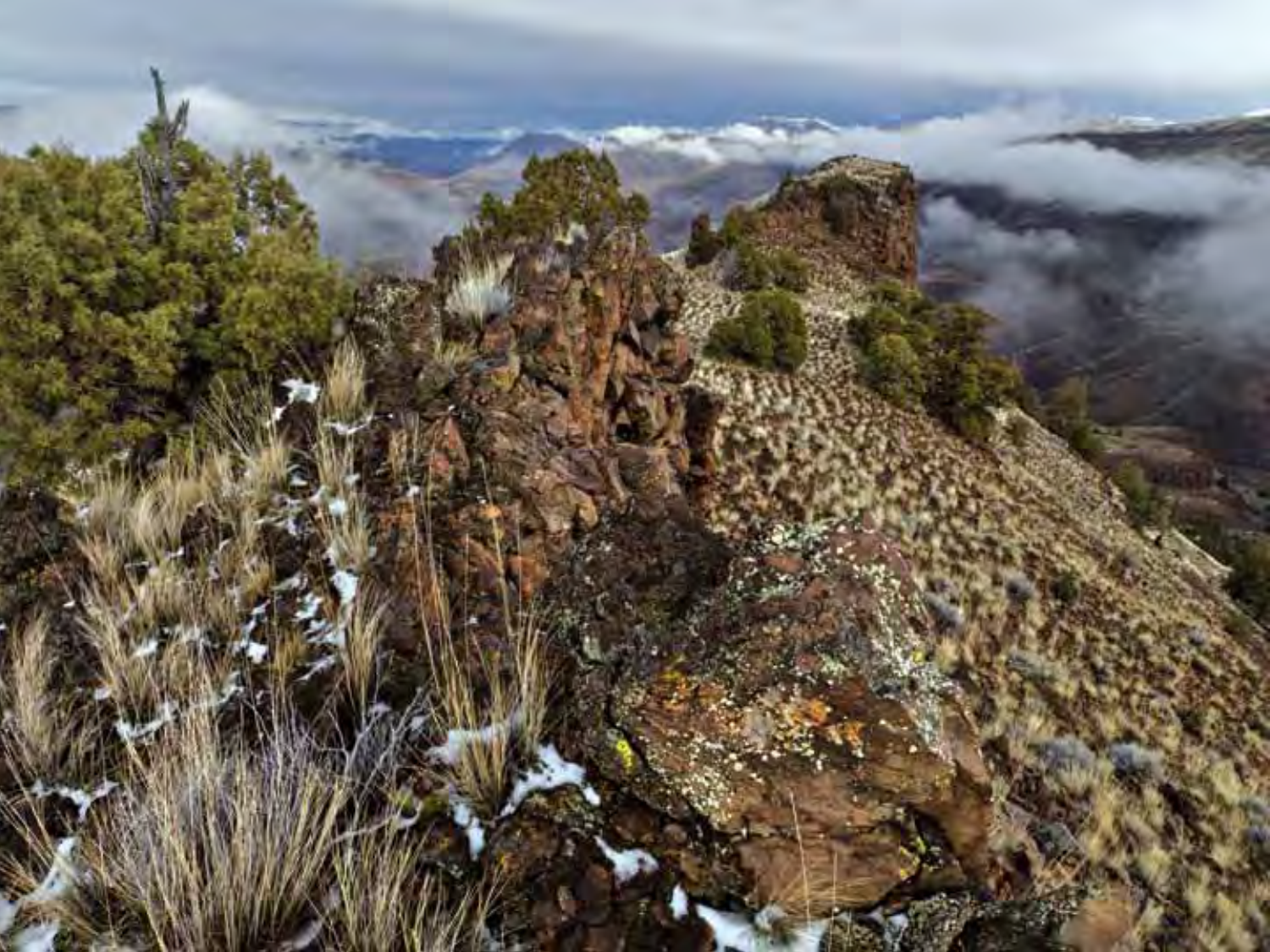#### Packsaddle Mountain, Sutton Mountain Wilderness Study Area. © Jim Davis, desertdustimages.blogspot.com



Bighorn Sheep. © Greg Burke

*"Rock has no tongue to speak or voice to sing, Mute, heavy matter. Yet as I lift up this Dull desert stone, the weight of it is full Of slower, longer thoughts than mind can have."*

> Ursula K. LeGuin from "A Meditation in the Desert" in *Out Here*

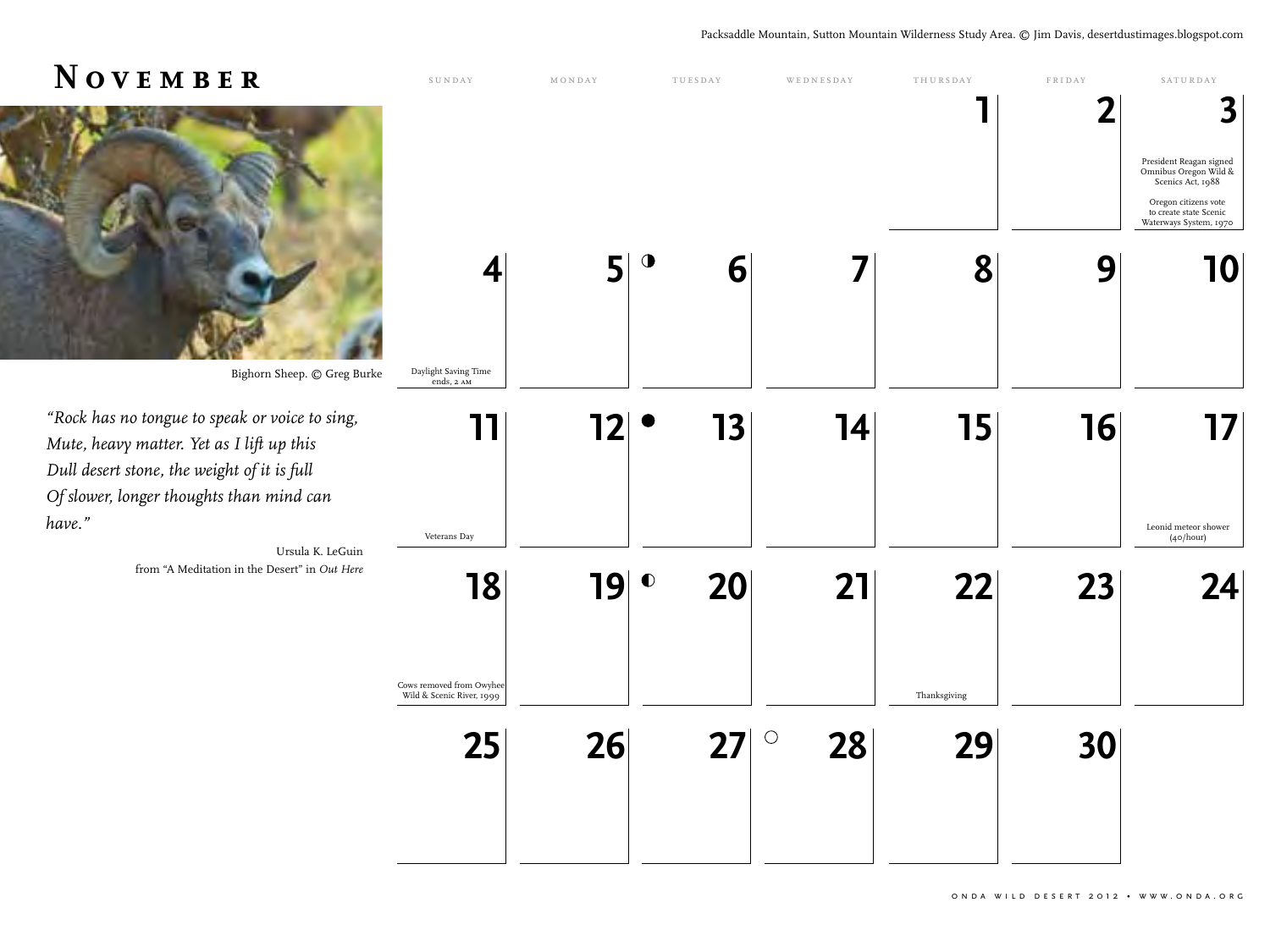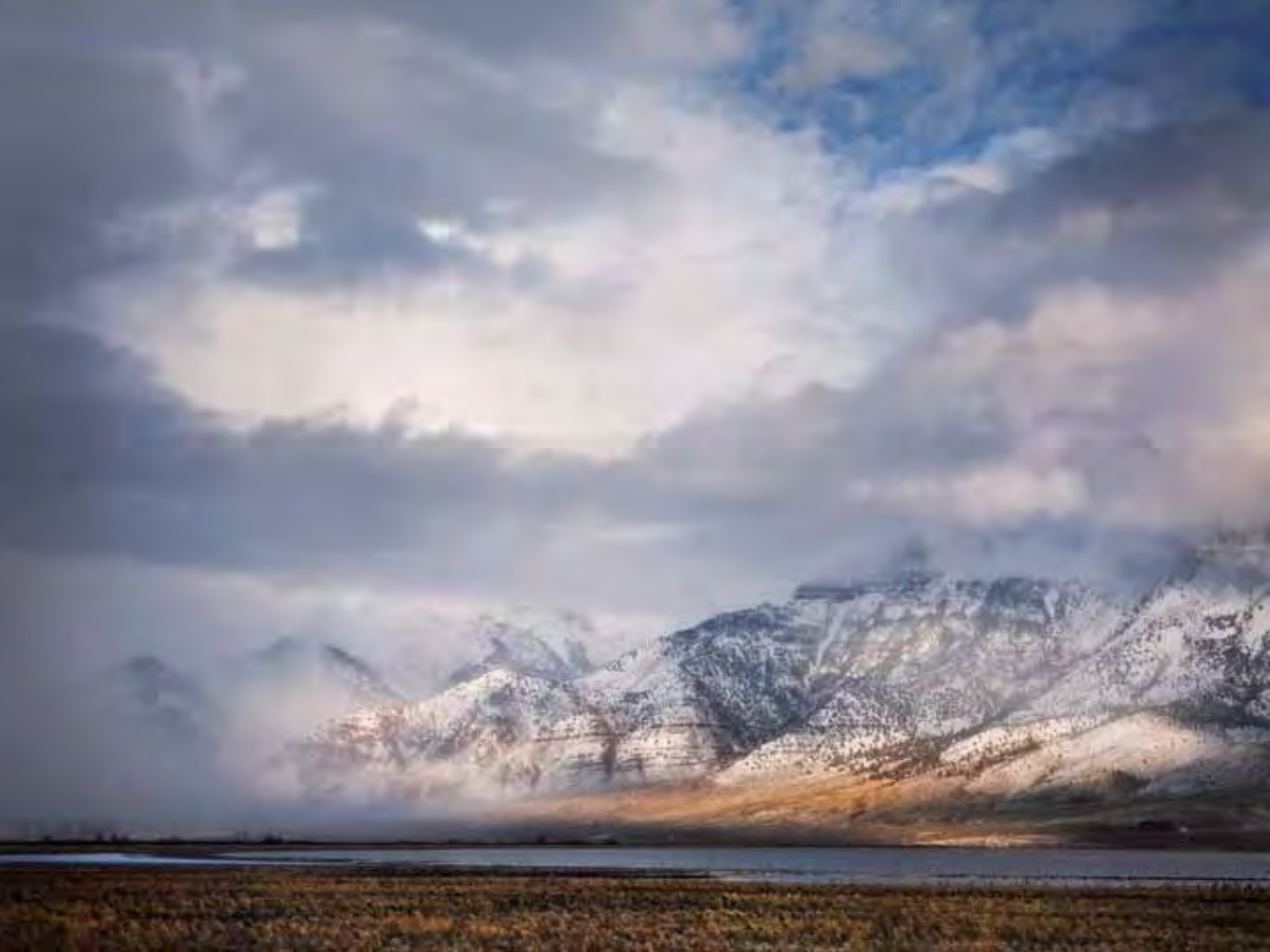### Hart Mountain from Warner Valley, Hart Mountain National Antelope Refuge. © Sean Bagshaw, outdoorexposure.com

### **D e c e m b e r**



Petroglyph Lake. © Sean Bagshaw

*"But can't you hear the Wild? – it's calling you. Let us probe the silent places, let us seek what luck betide us;*

*Let us journey to a lonely land I know.*

*There's a whisper on the night-wind, …*

*And the Wild is calling, calling…let us go"*

Robert Service from *The Call of the Wild*

| SUNDAY                | MONDAY | TUESDAY   | WEDNESDAY       | THURSDAY                           | FRIDAY                | SATURDAY               |
|-----------------------|--------|-----------|-----------------|------------------------------------|-----------------------|------------------------|
|                       |        |           |                 |                                    |                       |                        |
| 2                     |        | 4         | 51              | 6<br>$\bigcirc$                    |                       | 8                      |
|                       |        |           |                 |                                    |                       | First Day of Chanukkah |
| 9                     | 10     | 11        | 12              | 13                                 | 4                     | 15                     |
|                       |        |           |                 | Geminid meteor shower<br>(60/hour) |                       |                        |
| 16                    | 17     | 3         | $\bullet$<br>19 | 20                                 | 21                    | 22                     |
| Last Day of Chanukkah |        |           |                 |                                    | Solstice, 3:30 AM PST |                        |
| 23/30                 | 24/31  | 25        | 26              | 27                                 | $\bigcirc$<br>28      | 29                     |
|                       |        | Christmas |                 |                                    |                       |                        |